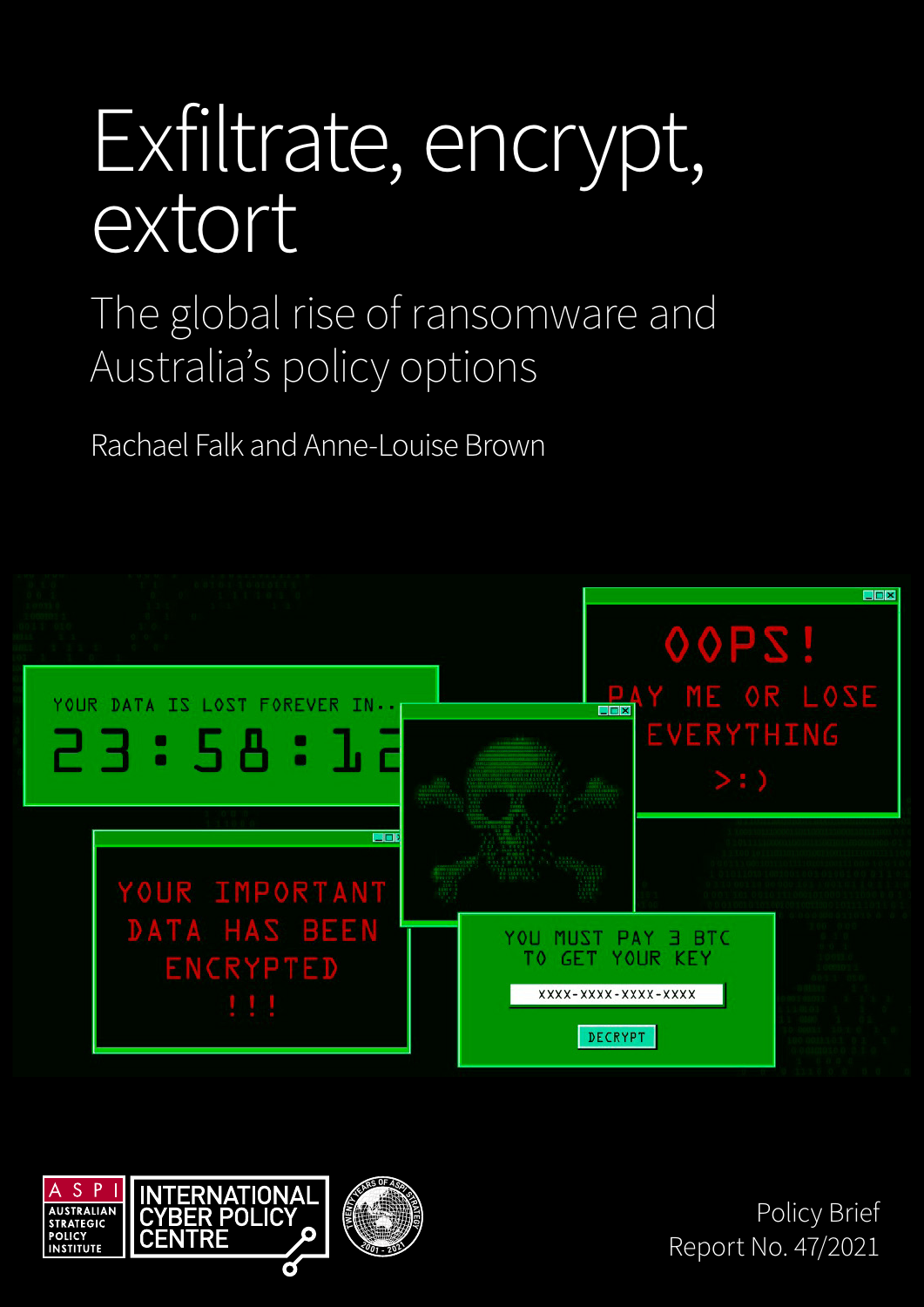#### **About the authors**

**Rachael Falk** is the Chief Executive Officer of the Cyber Security Cooperative Research Centre. **Anne-Louise Brown** is the Director of Corporate Affairs, Cyber Security Cooperative Research Centre.

#### **Acknowledgements**

Thank you to Danielle Cave for all of her work on this project. Thank you also to all of those who peer reviewed this work and provided valuable feedback including Michael Sentonas, Dr Natasha Molt, Fergus Hanson, Michael Shoebridge, Bart Hoogeveen, Jocelinn Kang and Tom Uren. ASPI's International Cyber Policy Centre receives funding from a variety of sources including sponsorship, research and project support from across governments, industry and civil society. The Cyber Security CRC is a bronze sponsor of the centre. No specific funding was received, from any organisation, to fund the production of this report.

#### **What is ASPI?**

The Australian Strategic Policy Institute was formed in 2001 as an independent, non-partisan think tank. Its core aim is to provide the Australian Government with fresh ideas on Australia's defence, security and strategic policy choices. ASPI is responsible for informing the public on a range of strategic issues, generating new thinking for government and harnessing strategic thinking internationally. ASPI's sources of funding are identified in our annual report, online at [www.aspi.org.au](http://www.aspi.org.au) and in the acknowledgements section of individual publications. ASPI remains independent in the content of the research and in all editorial judgements.

#### **ASPI International Cyber Policy Centre**

ASPI's International Cyber Policy Centre (ICPC) is a leading voice in global debates on cyber, emerging and critical technologies, issues related to information and foreign interference and focuses on the impact these issues have on broader strategic policy. The centre has a growing mixture of expertise and skills with teams of researchers who concentrate on policy, technical analysis, information operations and disinformation, critical and emerging technologies, cyber capacity building, satellite analysis, surveillance and China-related issues.

The ICPC informs public debate in the Indo-Pacific region and supports public policy development by producing original, empirical, data-driven research. The ICPC enriches regional debates by collaborating with research institutes from around the world and by bringing leading global experts to Australia, including through fellowships. To develop capability in Australia and across the Indo-Pacific region, the ICPC has a capacity building team that conducts workshops, training programs and large-scale exercises for the public and private sectors.

We would like to thank all of those who support and contribute to the ICPC with their time, intellect and passion for the topics we work on. If you would like to support the work of the centre please contact: [icpc@aspi.org.au](mailto:icpc%40aspi.org.au?subject=)

#### **Important disclaimer**

This publication is designed to provide accurate and authoritative information in relation to the subject matter covered. It is provided with the understanding that the publisher is not engaged in rendering any form of professional or other advice or services. No person should rely on the contents of this publication without first obtaining advice from a qualified professional.

#### **ASPI**

Tel +61 2 6270 5100 Email [enquiries@aspi.org.au](mailto:enquiries%40aspi.org.au?subject=) [www.aspi.org.au](http://www.aspi.org.au) [www.aspistrategist.org.au](http://www.aspistrategist.org.au) [facebook.com/ASPI.org](http://facebook.com/ASPI.org) **D** [@ASPI\\_ICPC](https://twitter.com/aspi_icpc)

© The Australian Strategic Policy Institute Limited 2021

This publication is subject to copyright. Except as permitted under the *Copyright Act 1968*, no part of it may in any form or by any means (electronic, mechanical, microcopying, photocopying, recording or otherwise) be reproduced, stored in a retrieval system or transmitted without prior written permission. Enquiries should be addressed to the publishers. Notwithstanding the above, educational institutions (including schools, independent colleges, universities and TAFEs) are granted permission to make copies of copyrighted works strictly for educational purposes without explicit permission from ASPI and free of charge.

First published July 2021.

ISSN 2209-9689 (online), ISSN 2209-9670 (print).

Cover image: Produced by Jake Moody of Leading Hand Design



No specific sponsorship was received to fund production of this report.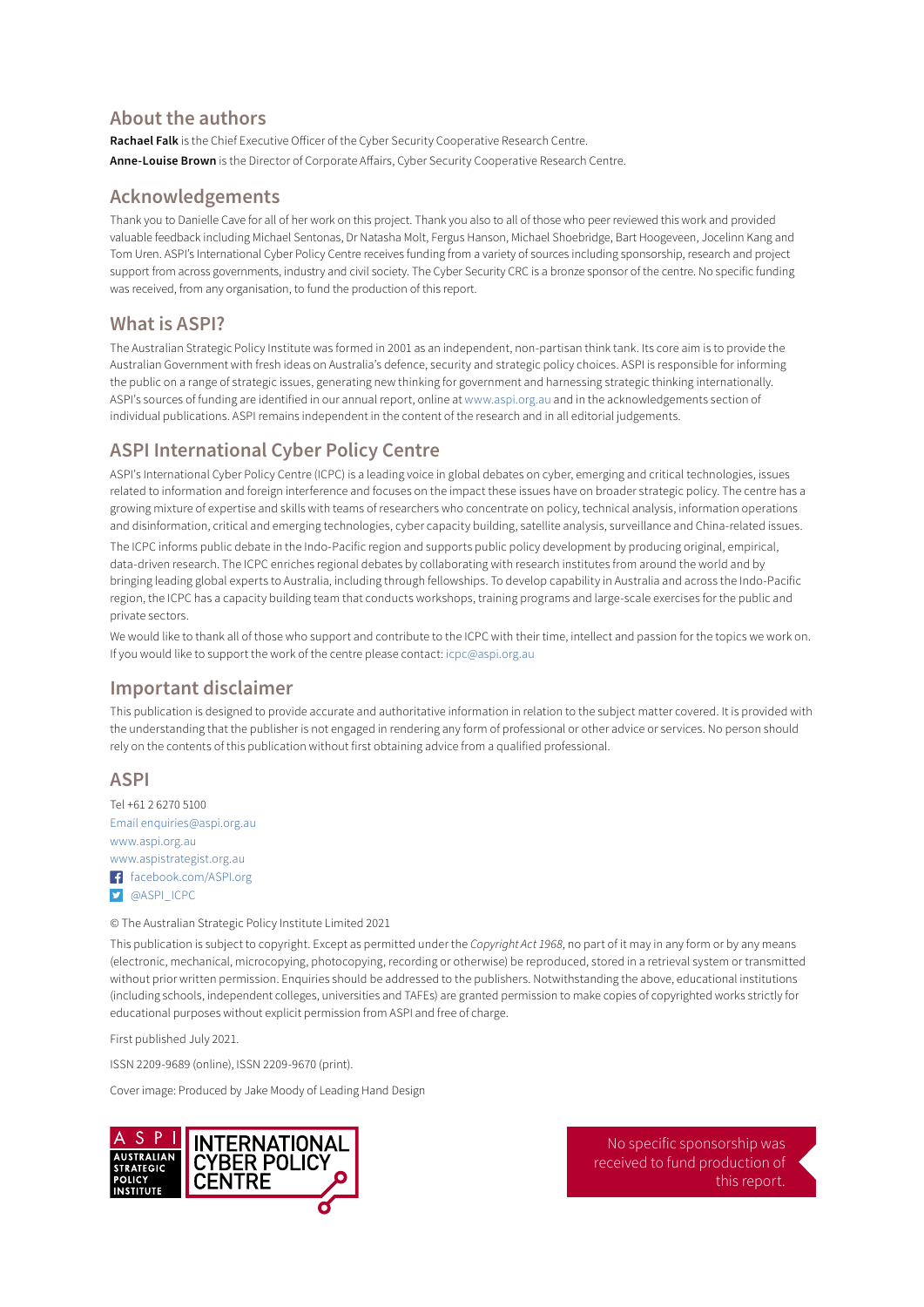# Exfiltrate, encrypt, extort

The global rise of ransomware and Australia's policy options

Rachael Falk and Anne-Louise Brown

Policy Brief Report No. 47/2021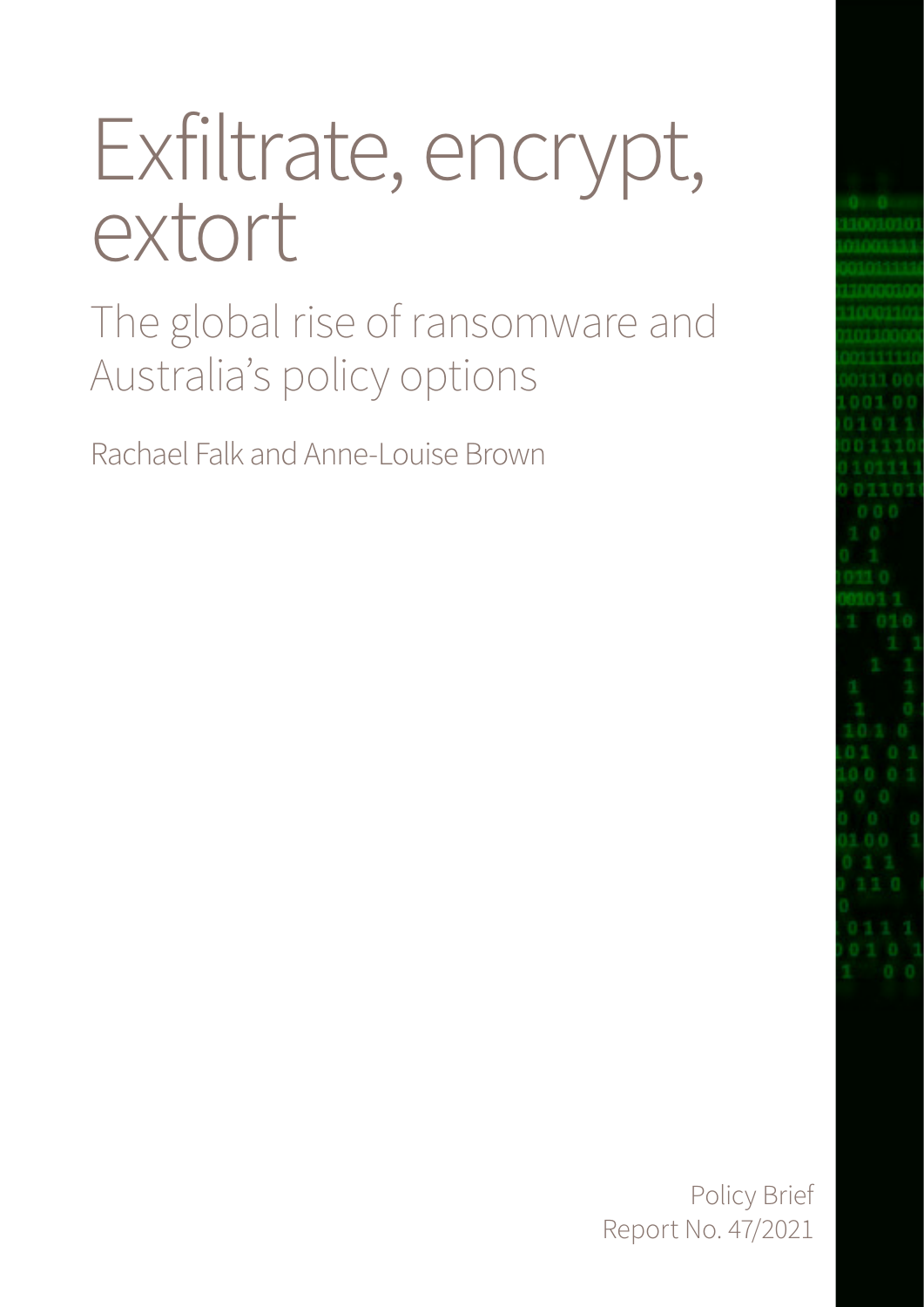## **Contents**

| <b>What's the problem?</b>                                      | 03 |
|-----------------------------------------------------------------|----|
| <b>What's the solution?</b>                                     | 03 |
| <b>Introduction: What's ransomware?</b>                         | 04 |
| The domestic landscape                                          | 05 |
| Major reported ransomware attacks in Australia in 2020 and 2021 | 06 |
| Ransomware payments and regulating cryptocurrency               | 07 |
| The legality of ransomware payment in Australia                 | 08 |
| What about cyber insurance?                                     | 10 |
| Where do we go from here?                                       | 10 |
| Increased transparency is vital                                 | 10 |
| Education is necessary to improve knowledge and mitigate risk   | 11 |
| Incentivisation is needed to achieve real cybersecurity uplift  | 12 |
| <b>Policy recommendations</b>                                   | 14 |
| Legal clarity                                                   | 14 |
| Greater transparency                                            | 14 |
| Low-hanging fruit: incentivisation and education                | 14 |
| <b>Conclusion</b>                                               | 15 |
| <b>Notes</b>                                                    | 16 |
| <b>Acronyms and abbreviations</b>                               | 17 |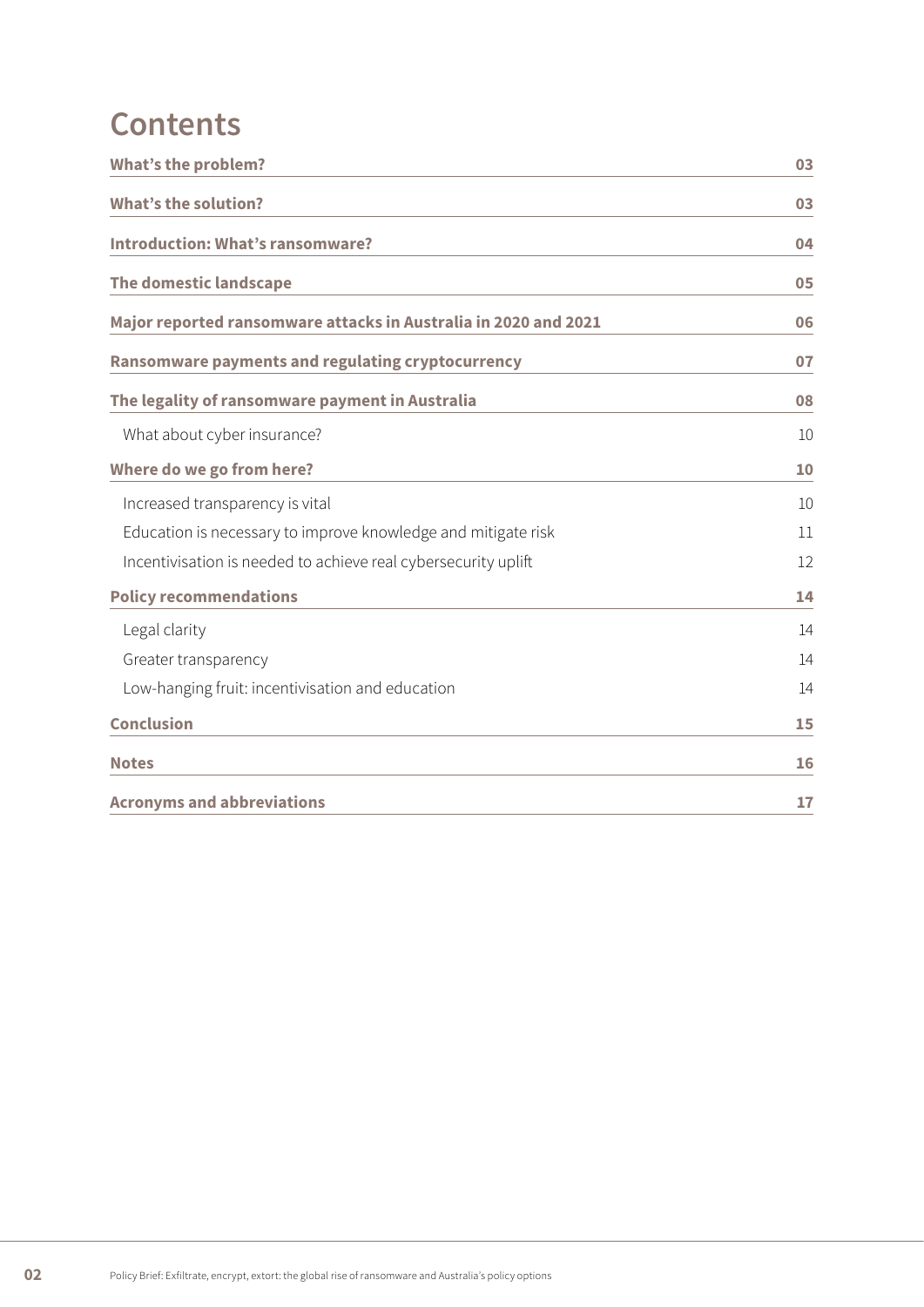## <span id="page-4-0"></span>**What's the problem?**

As the Covid-19 pandemic has swept across the world, another less visible epidemic has occurred concurrently—a tsunami of cybercrime producing global losses totalling more than US\$1 trillion.<sup>1</sup> While cybercrime is huge in scale and diverse in form, there's one type that presents a unique threat to businesses and governments the world over: ransomware.

Some of the most spectacular ransomware attacks have occurred offshore, but Australia hasn't been immune. Over the past 18 months, major logistics company Toll Holdings Ltd has been hit twice; Nine Entertainment was brought to its knees by an attack that left the company struggling to televise news bulletins and produce newspapers; multiple health and aged-care providers across the country have been hit; and global meat supplies were affected after the Australian and international operations of the world's largest meat producer, JBS Foods, were brought to a standstill. It's likely that other organisations have also been hit but have kept it out of the public spotlight.

A current policy vacuum makes Australia an attractive market for these attacks, and ransomware is a problem that will only get worse unless a concerted and strategic domestic effort to thwart the attacks is developed. Developing a strategy now is essential. Not only are Australian organisations viewed as lucrative targets due to their often low cybersecurity posture, but they're also seen as soft targets. The number of attacks will continue to grow unless urgent action is taken to reduce the incentives to target Australian companies and other entities.

## **What's the solution?**

All governments, civil society groups and businesses—large and small—need to know how to manage and mitigate the risk of ransomware, but organisations can't deal with the attacks on their own. Given the significant—and increasing—threat ransomware presents to Australia, new policy measures are fundamental to dealing with this challenge. While there's no doubt ransomware is difficult to tackle using traditional law enforcement methods because the criminal actors involved are usually located offshore, there are domestic policy levers that can be pulled, for example, to support cybersecurity uplift measures across the economy. Such action is essential because the grim reality is that, when it comes to ransomware, prevention is the best response.

This policy report addresses key areas in Australia where new policies and strategies and improved guidance are needed and also where better support for cybersecurity uplift can be achieved. Our recommendations include arguments for greater clarity about the legality of ransomware payments, increased transparency when attacks do occur, the adoption of a mandatory reporting regime, expanding the official alert system of the Australian Cyber Security Centre (ACSC), focused education programs to improve the public's and the business community's understanding and, finally, incentivising cybersecurity uplift measures through tax, procurement and subsidy measures. We also recommend the establishment of a dedicated cross-departmental ransomware taskforce, which would include state and territory representatives, that would share threat intelligence and develop federal-level policy proposals to tackle ransomware nationally.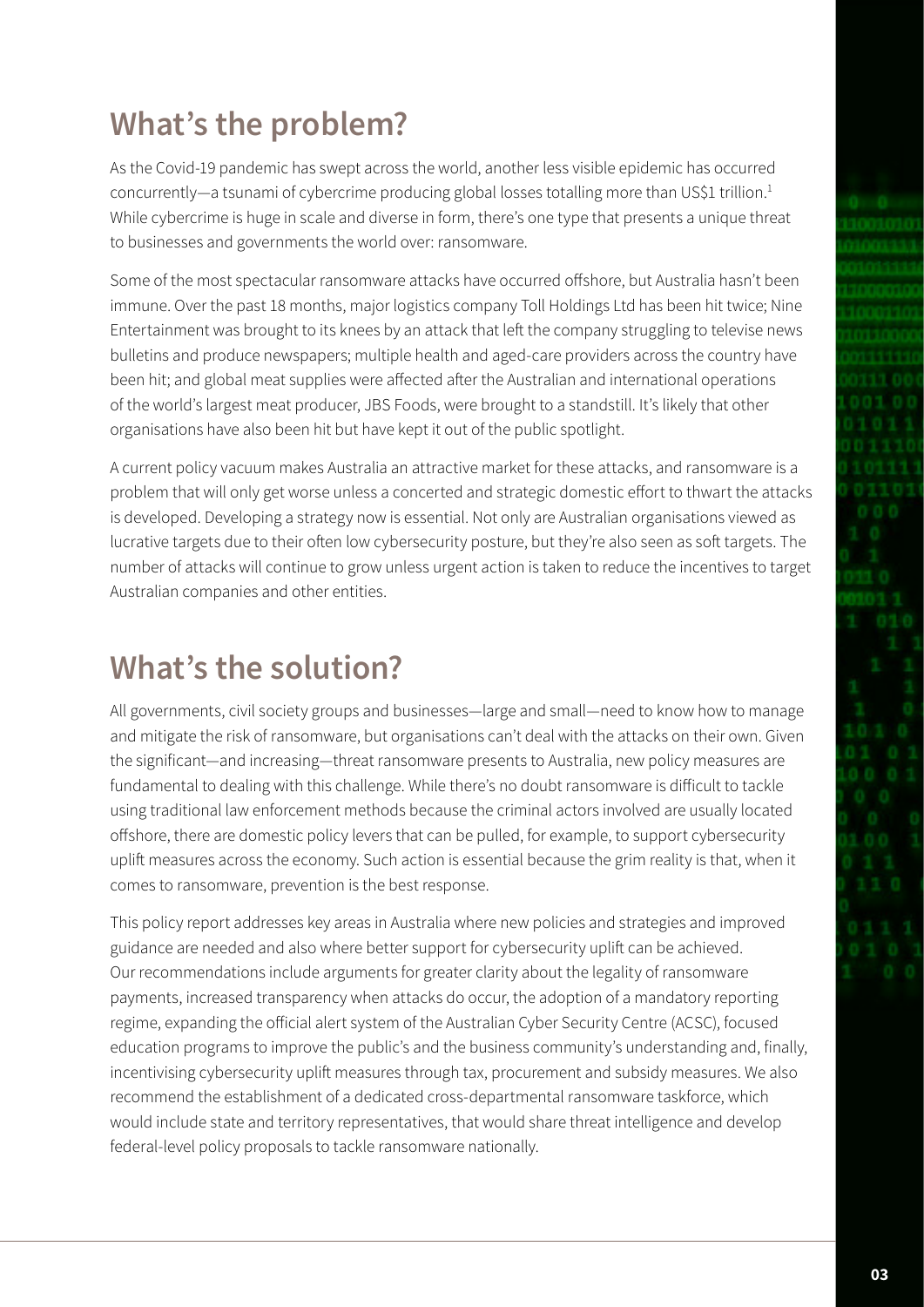## <span id="page-5-0"></span>**Introduction: What's ransomware?**

Ransomware is a form of malware designed and deployed by state and non-state cybercriminals who seek out vulnerabilities in the computer systems of organisations, both large and small, locking up, encrypting and extracting data, and rendering computers and their files unusable.<sup>2</sup> Attacks are accompanied by a demand for ransom to be paid in return for decrypting and unlocking systems. Increasingly, ransomware attacks include an extortion element that usually involves threats to leak stolen data publicly or on the dark web if payment isn't made (known as 'hack and leak') to exert pressure on the victim to pay the ransom.

Furthermore, payments can be difficult to trace because they're generally made using cryptocurrency.<sup>3</sup> This also makes it hard—but not impossible (as we saw with the Colonial Pipeline attack)—to investigate and prosecute the criminals responsible for ransomware attacks. Generally, those criminals operate with impunity in extraterritorial jurisdictions (most notably Russian threat actors) where governments protect or tolerate them or don't have the legal systems, frameworks or capabilities in place to prosecute them.4

Ransomware is a form of cybercrime that's both scalable and able to be commoditised. It can be bought as a service, generally on the dark web, where ransomware criminals essentially act as 'guns for hire'. In 2020, a US analysis found buying malware online was 'incredibly easy', and that advanced malware tools sell for as little as US\$50.<sup>5</sup> The analysis also found that 'almost all premium malware sellers provide buyers with in-depth tutorials and ideas about using their products for technically unskilled buyers.'6

The most common way ransomware is deployed into a system is via email phishing campaigns, remote access vulnerabilities and software vulnerabilities.<sup>7</sup> In the case of phishing, a criminal sends an email containing a malicious file or link that deploys malware when it's clicked. Phishing campaigns continue to evolve and are becoming increasingly sophisticated and targeted. Remote access vulnerabilities, such as weak username and password combinations, allow criminals access to and control of the computer remotely. Cybercriminals exploit such vulnerabilities via sustained attacks or by obtaining user credentials, which are often purchased on the dark web, enabling the deployment of malware onto a system.<sup>8</sup> Finally, cybercriminals leverage security weaknesses in popular software programs to gain control of systems and deploy ransomware.9

It's important to note that ransomware attacks are entirely foreseeable and almost always defendable. In the physical world, organisations pay for security alarms, high fences and sensors to protect their property. And the digital world should be no different. Ransomware is simply another crime type and the threat should be viewed as another organisational risk because, behind every ransomware attack, are cybercriminals who have watched their victim's network, laying the ground for encryption and data theft to hold the victim to ransom.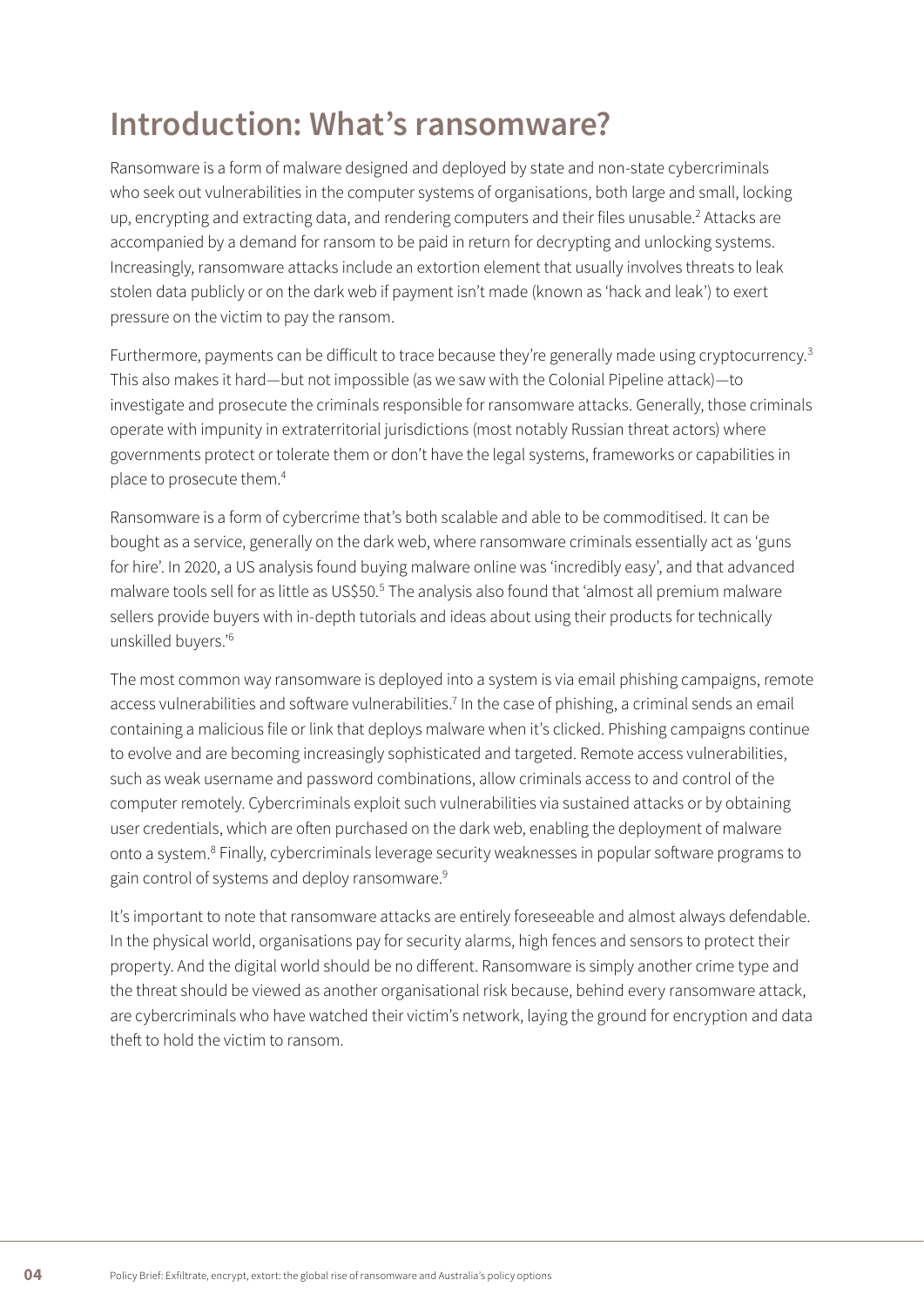# <span id="page-6-0"></span>**The domestic landscape**

In 2019–20, the ACSC reported an increase in the number of ransomware attacks on Australian organisations, although specific metrics weren't released.<sup>10</sup> According to the ACSC, the top five sectors to *report* ransomware incidents during that period were health; state and territory governments; education and research; and transport and retail.<sup>11</sup> It's worth noting that the health sector was disproportionately affected, in line with global trends,<sup>12</sup> reflecting its attractiveness as a target due to the value of the troves of personal health data stored and, most importantly, the criticality of the services provided. Put simply, a ransom is more likely to be paid if human life is endangered.

It should be noted that transnational cyberattacks are a serious concern for Australians. The recently published results of the 2021 Lowy Institute Poll reported that 98% of the poll's nationally representative sample viewed 'cyber attacks from other countries' as a critical (62%) or important (36%) threat to Australia over the next decade.<sup>13</sup> That makes transnational cyberattacks the highest of the 12 threats to Australia's vital interests that the Lowy Institute asked people about, rating higher than climate change, Covid-19 and other potential epidemics, international terrorism, a severe downturn in the global economy and Australia–China relations.



Figure 1: Threats to Australia's vital interests

Critical threat An important but not critical threat Not an important threat at all Don't know

Source: Lowy Institute Poll 2021, [online](https://poll.lowyinstitute.org/charts/threats-australias-vital-interests/).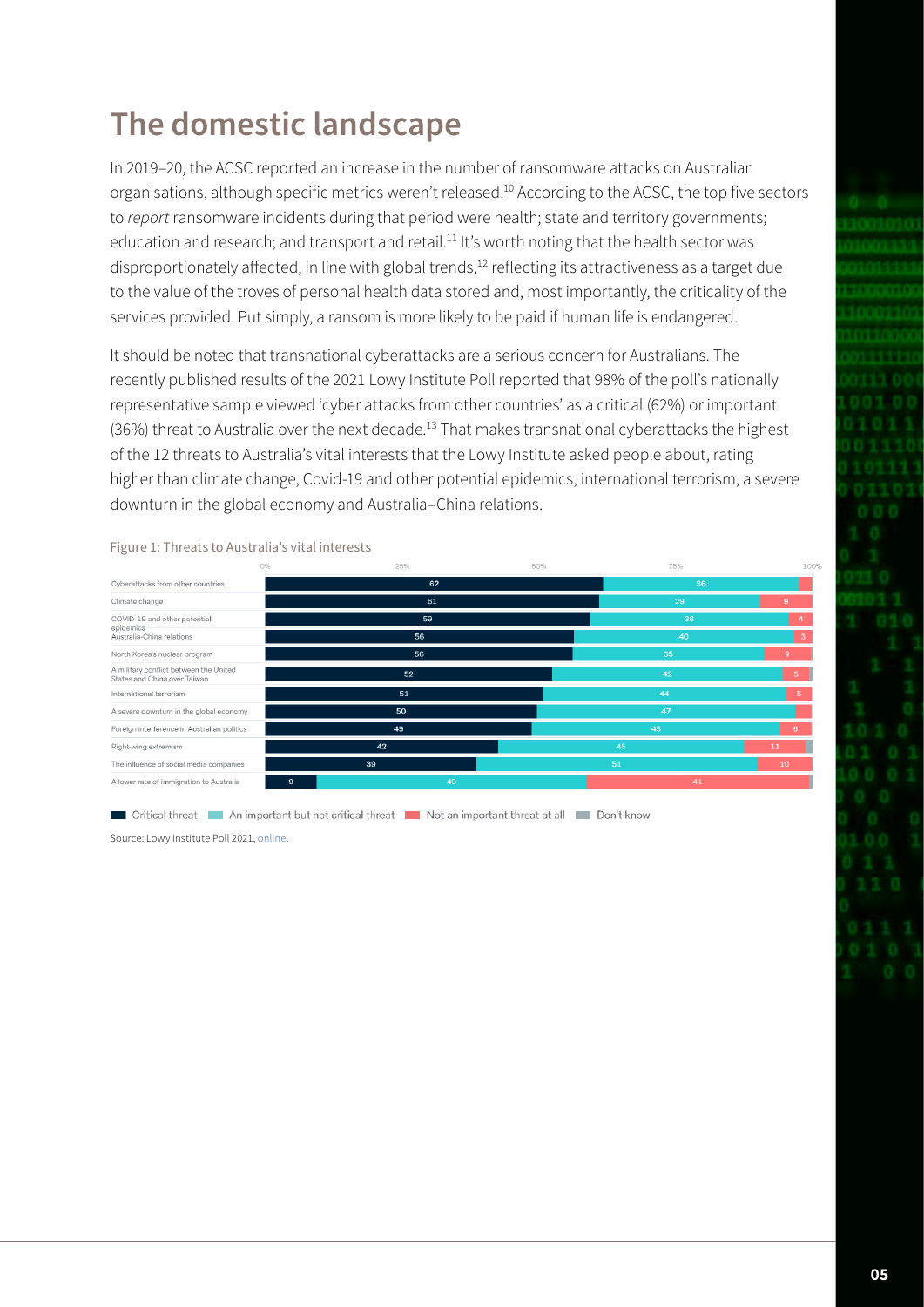#### <span id="page-7-0"></span>**Do Australians understand what ransomware is?**

In a bid to better gauge the public's understanding of what ransomware is, what it does and what to do in the event of an attack, the Cyber Security Cooperative Research Centre conducted a nationally representative online survey of 1,000 Australian adults in April 2021 on 'Understanding ransomware'. The results—though not unexpected—painted an alarming picture of just how little the Australian public understands ransomware.

Twenty-five per cent of respondents said ransomware was the most significant cybersecurity threat to Australian businesses, coming in behind hacking (48%). Seventy-seven per cent said they wouldn't know what to do if they fell victim to a ransomware attack but, when given a set of options, 56% said they would contact the ACSC. Of the respondents, 42% said they understood how a ransomware attack occurred, and 44% indicated that they knew what happened in a ransomware attack. Respondents believed financial gain was the key aim of an attack (71%), followed by data theft (14%).

While this survey wasn't exhaustive, it clearly shows that the community, generally, has little understanding of ransomware, illustrating that a more concerted effort to educate Australians about it is required. That effort should be teamed with effective tools and policies to mitigate the risk of falling victim to a ransomware attack.

### **Major reported ransomware attacks in Australia in 2020 and 2021**

Major attacks on Australian targets in 2020 and so far in 2021 included the following:

#### **• February and May 2020: Toll Holdings**

Employee and commercially sensitive data was stolen in two separate ransomware attacks on Toll Holdings, which is an Australian logistics giant.<sup>14</sup> Some of the stolen data was leaked on the dark web.<sup>15</sup> It's understood that Toll didn't pay either ransom.<sup>16</sup> As a result of the attack, the company has undertaken substantial remediation and cybersecurity uplift programs.<sup>17</sup>

#### **• May 2020: BlueScope Steel**

A ransomware attack on a US-based system of BlueScope Steel had global ramifications, affecting production at the organisation's Port Kembla facility in Australia.<sup>18</sup> Details of the attack, including whether payment was made, were undisclosed.

#### **• June 2020 (two attacks): Lion Dairy and Drinks**

Dairy processor and drink manufacturer Lion was forced to shut down production as a result of two separate ransomware attacks, which had significant impacts on its vast domestic supply chain.<sup>19</sup> Sensitive data was stolen in the attacks, and the criminals responsible threatened to publish it on the dark web.<sup>20</sup> It's unknown whether a ransom was paid.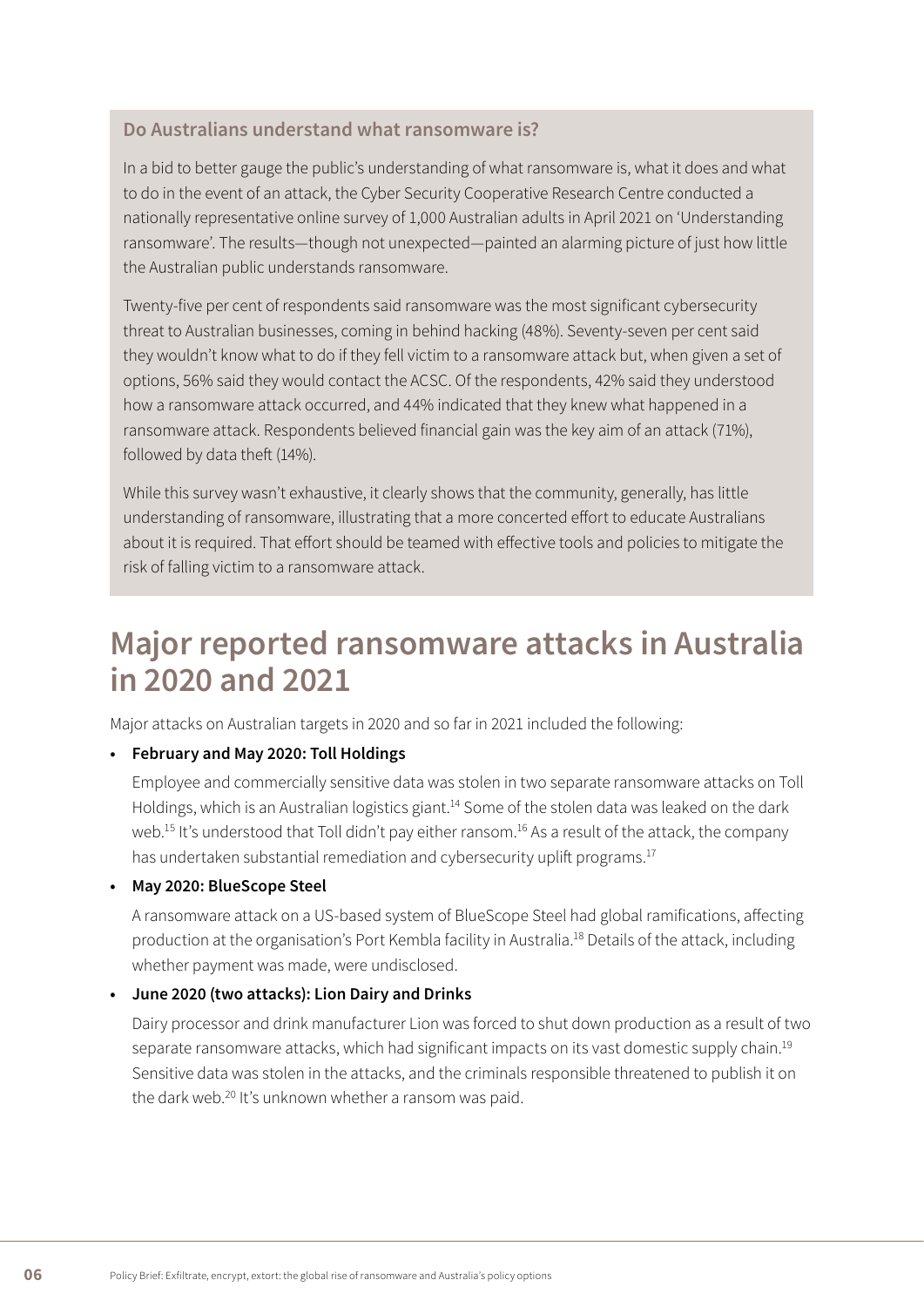#### <span id="page-8-0"></span>**• December 2020: Law in Order**

Law in Order provides document-management services to the legal profession and purports to have 'iron-clad security'.<sup>21</sup> The criminals who attacked it threatened to publish stolen data on the dark web.22 It's unknown whether a ransom payment was made.

#### **• March 2021: Nine Entertainment**

In late March, Nine Entertainment's news and newspaper production were severely damaged by a ransomware attack.<sup>23</sup> As a result, news teams were forced to work remotely, and most production had to be done out of Nine's Melbourne office, which was the least affected. It took weeks for production to return to normal.24 It's unknown whether the ransom was paid.

#### **• March 2021: Eastern Health**

Eastern Health, which operates several hospitals in Melbourne, was brought to a halt by a ransomware attack that resulted in multiple surgery cancellations and prevented access to patient medical records, internal emails and IT systems.25 Systems were reportedly damaged for weeks. It's unknown whether a ransom was paid.

#### **• April 2021: Uniting Care Qld**

Uniting Care Qld, which operates several hospitals and disability and aged-care facilities across the state, had its access to internal IT systems and patient records severely compromised in a ransomware attack attributed to the REvil group.<sup>26</sup> It's unknown whether a ransom was paid.

#### **• June 2021: JBS Foods**

JBS Foods, the world's largest meat supplier, had its global production brought to a standstill by a ransomware attack affecting 47 facilities in Australia.<sup>27</sup> The company confirmed that it paid US\$11 million to the attackers.28

## **Ransomware payments and regulating cryptocurrency**

Cryptocurrencies are the preferred channel of payment for ransomware attacks because of the assumed untraceability of those payments. However, successful steps are being taken to crack down on cryptocurrency providers via law enforcement and recovery action. In the US, steps have been taken to regulate the use of cryptocurrencies more tightly and to recoup stolen funds; for example, US\$2.3 million was recovered after the Colonial Pipeline ransomware attack.29

The US Treasury announced in May 2021 that, under a proposed reporting regime, cryptocurrency transfers of more than \$10,000 would have to be reported to the Internal Revenue Service—a step that could help to improve the effectiveness of cryptocurrency tracking.<sup>30</sup> There's also a move in the US towards KYC ('know your customer') and AML (anti-money-laundering) cryptocurrency regulation. KYC policies govern the types of information banks must collect, and retain, about their customers; AML regulations require financial institutions to monitor the use of funds by their customers.<sup>31</sup>

In 2018, new laws came into force in Australia making it compulsory for digital currency exchange providers operating in Australia to register with AUSTRAC and comply with reporting obligations under the *Anti-Money Laundering and Counter-Terrorism Financing Act 2006*. 32 Under those laws, exchanges are required to collect information to establish a customer's identity, monitor transaction activity and report transactions or activity that's suspicious or involves amounts of cash over \$10,000.33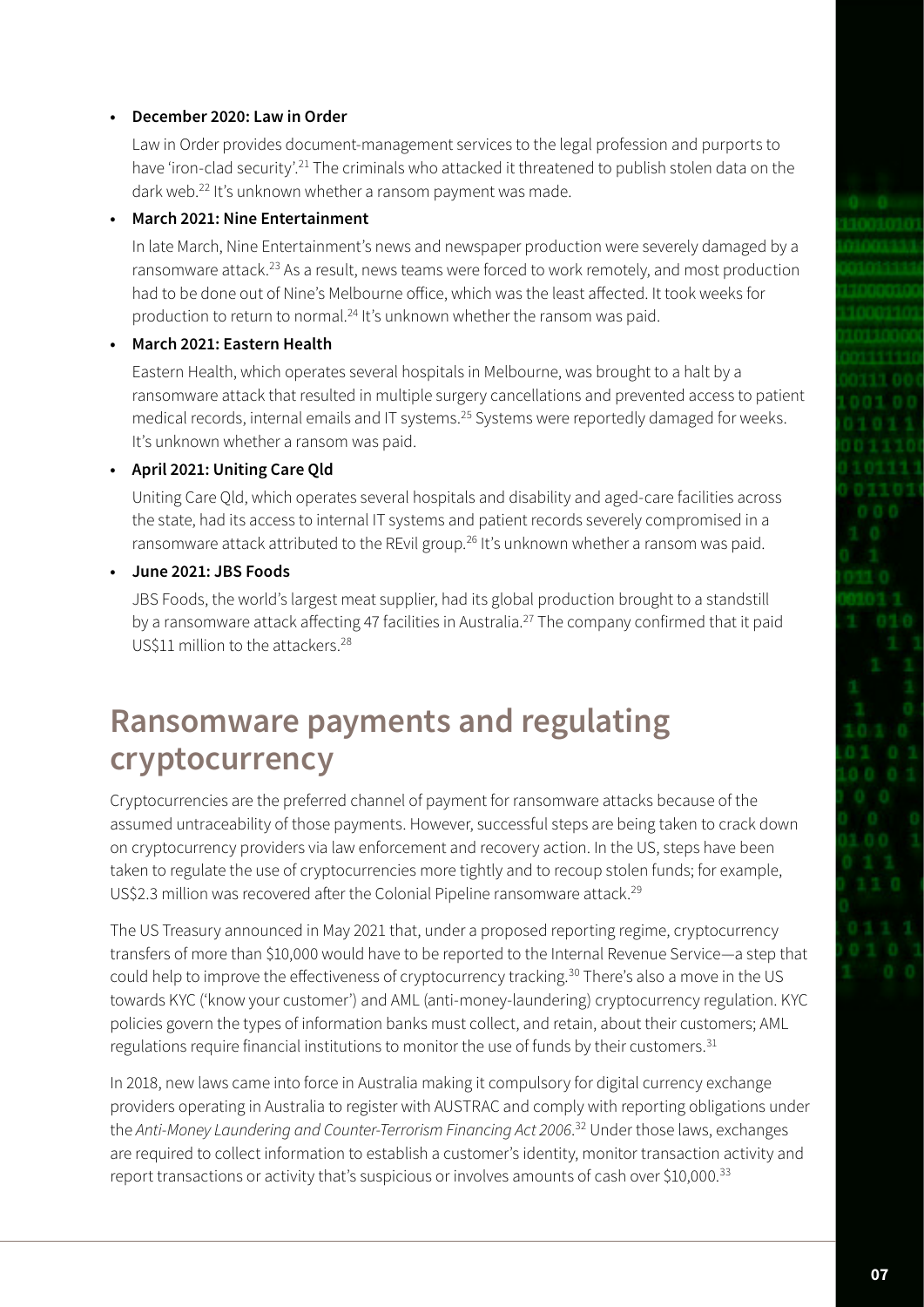# <span id="page-9-0"></span>**The legality of ransomware payment in Australia**

When a ransomware attack occurs, any payment made has legal implications, but in Australia the legality of such a payment is murky at best. This is an issue that needs to be addressed with haste, without the burden of bureaucratic process and a regulatory quagmire. Importantly, criminalising ransomware payment isn't the solution. Mandatory reporting of ransomware attacks, however, should be considered.

The ACSC's advice on payment is clear: don't pay.<sup>34</sup> At first blush, that appears to be straightforward, but any organisation faced with a ransomware attack (in which often every minute matters) grapples with the legal consequences of paying or not paying. This is a highly nuanced issue and one that other nations are also grappling with.

While the payment of a ransom should always be a last resort, criminalisation wouldn't incapacitate the real offenders; nor would it bring restitution to victims. In fact, it would have the effect of further victimising the victim. There are also ethical considerations that need to be taken into account, the central one being the notion that criminalisation could punish organisations for taking proportionate action to protect stakeholders and the community more broadly. This is especially relevant in relation to critical infrastructure entities.

In the Australian context, the Criminal Code Act's 'instrument of crime' provisions are broad. It's an offence to 'deal with' money or other property if there's a risk that the money or property will become an instrument of crime or if the payer is 'reckless' or 'negligent' about the fact that the money or property will become an instrument of crime.35 The Criminal Code also includes terrorism funding offences, which make it illegal to intentionally 'make funds available to a [terrorist] organisation' if the funder either knows that the organisation is a terrorist organisation or is reckless about whether the organisation is a terrorist organisation.36

Australia is also bound by UN sanctions laws and, under the *Charter of the United Nations Act 1945* (which implements UN Security Council sanctions), it's an offence to transfer assets to sanctioned people and entities or to contravene UN sanctions enforcement laws.<sup>37</sup> Currently, no ransomware actors are explicitly listed on the UN's sanctions list; however, sanctions laws could apply in relation to sanctioned states or to groups acting on behalf of sanctioned entities.<sup>38</sup>

The most commonly cited potential defence against a charge of making an 'illegal' ransomware payment is duress. A duress defence can be used if a person 'reasonably believes' that a threat made will be carried out unless an offence of ransom payment is committed, there's no reasonable way the threat can be rendered ineffective, and the conduct or payment is a reasonable response to the threat.<sup>39</sup> Such a defence would depend on the particular circumstances facing an organisation and its payment of a ransom.

In the US, where the Federal Bureau of Investigation (FBI) reported 2,474 ransomware incidents in 2020, ransom payment isn't illegal.<sup>40</sup> However, a ransomware advisory published by the US Treasury Department in October 2020 highlighted the possibility of sanction breaches that could be associated with ransomware payments to malicious cyber actors.<sup>41</sup> The advisory contains a list of malicious cyber actors sanctioned by the department's Office of Foreign Assets Control, signalling that ransom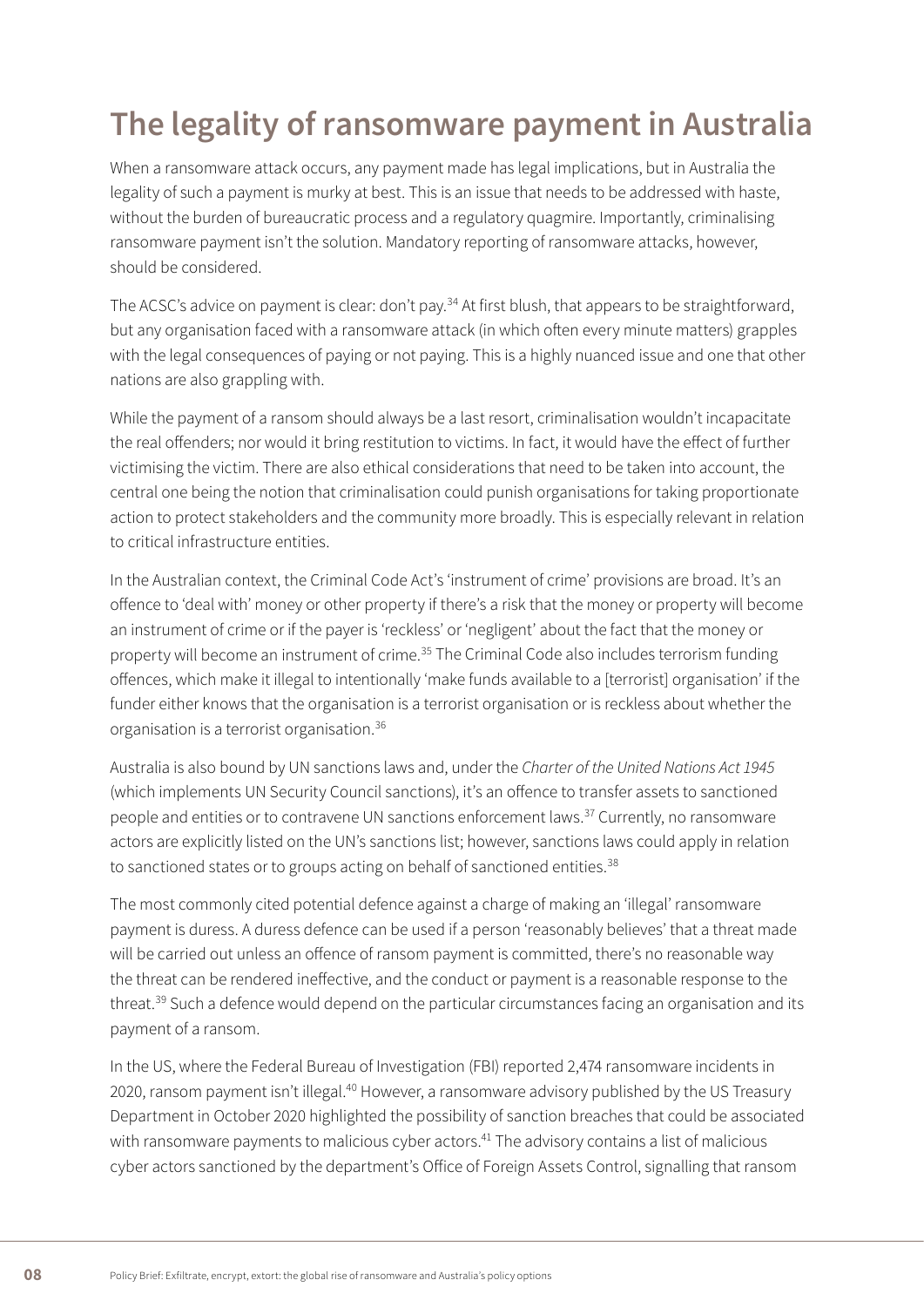payments to such actors could be met with civil penalties. Of note, however, is the recognition that 'a company's self-initiated, timely, and complete report of a ransomware attack to law enforcement [will be] a significant mitigating factor in determining an appropriate enforcement outcome if the situation is later determined to have a sanctions nexus'.<sup>42</sup> On this point, a 2019 FBI ransomware alert highlighted the need for ransomware attacks to be reported, regardless of whether money is exchanged.43 Interestingly, the alert highlights the challenges that affected organisations face—and a possible reticence to prosecute for payment—by stating 'the FBI understands that when businesses are faced with an inability to function, executives will evaluate all options to protect their shareholders, employees, and customers'.44

Given that the measures outlined in the Treasury advisory have, to date, not been applied, and the clear focus on reporting and transparency, it could be reasonably concluded in the US that there's little appetite for penalising organisations for paying ransoms. Such a model could be employed in Australia, fostering an information-sharing culture without fear of legal consequences for organisations that pay ransoms. There's also merit in the US approach of publishing a list of known malicious ransomware actors. While that wouldn't remediate the problem, it would serve to better inform organisations about cyber threat actors.

A mandatory reporting regime could take the form of a legal obligation for an organisation to report the nature and root cause of a ransomware attack to the ACSC within a prescribed time frame (for example, within 21 days). That would be in addition to real-time reporting of a cyber incident. Furthermore, this should occur regardless of whether payment is made and ensure the confidentiality of victims. It wouldn't be about naming and shaming. Rather, by compelling victimised organisations to report under law, the ACSC would have improved access to vital and timely intelligence, assisting root-cause analysis and the identification of other attack vectors. Ultimately, when published, this would help better inform other stakeholders on how to reduce vulnerabilities. It would also enhance the operation of the federal government's proposed changes to the *Security of Critical Infrastructure Act 2018*. 45

It's worth noting recent steps that the European Commission has taken 'to tackle the rising number of serious cyber incidents', announcing on 23 June that it will build a 'Joint Cyber Unit'.46 The aim of the unit is to provide a coordinated response to 'large-scale' cyber incidents and assist in recovery, operating at both the operational and technical levels.47 It will involve key stakeholders from law enforcement, security, defence and diplomacy.<sup>48</sup> Its functions will be enhanced by a new US-EU working group, which has been established specifically to address the ransomware threat.<sup>49</sup>

The joint EU and US approach demonstrates that, while Australia can take significant steps to address ransomware domestically by clarifying our law, there's a vital need to work closely with allies and like-minded nations to tackle the threat globally. Longer term, sustained intelligence sharing and the adoption of responsibilities flowing from the agreed UN norms of responsible state behaviour in cyberspace will help achieve international consensus on tackling ransomware.<sup>50</sup> In April, to that end, the Five Eyes nations committed to tackling the growing threat of ransomware, specifically addressing the issue in the Five Country Ministerial Statement Regarding the Threat of Ransomware.<sup>51</sup>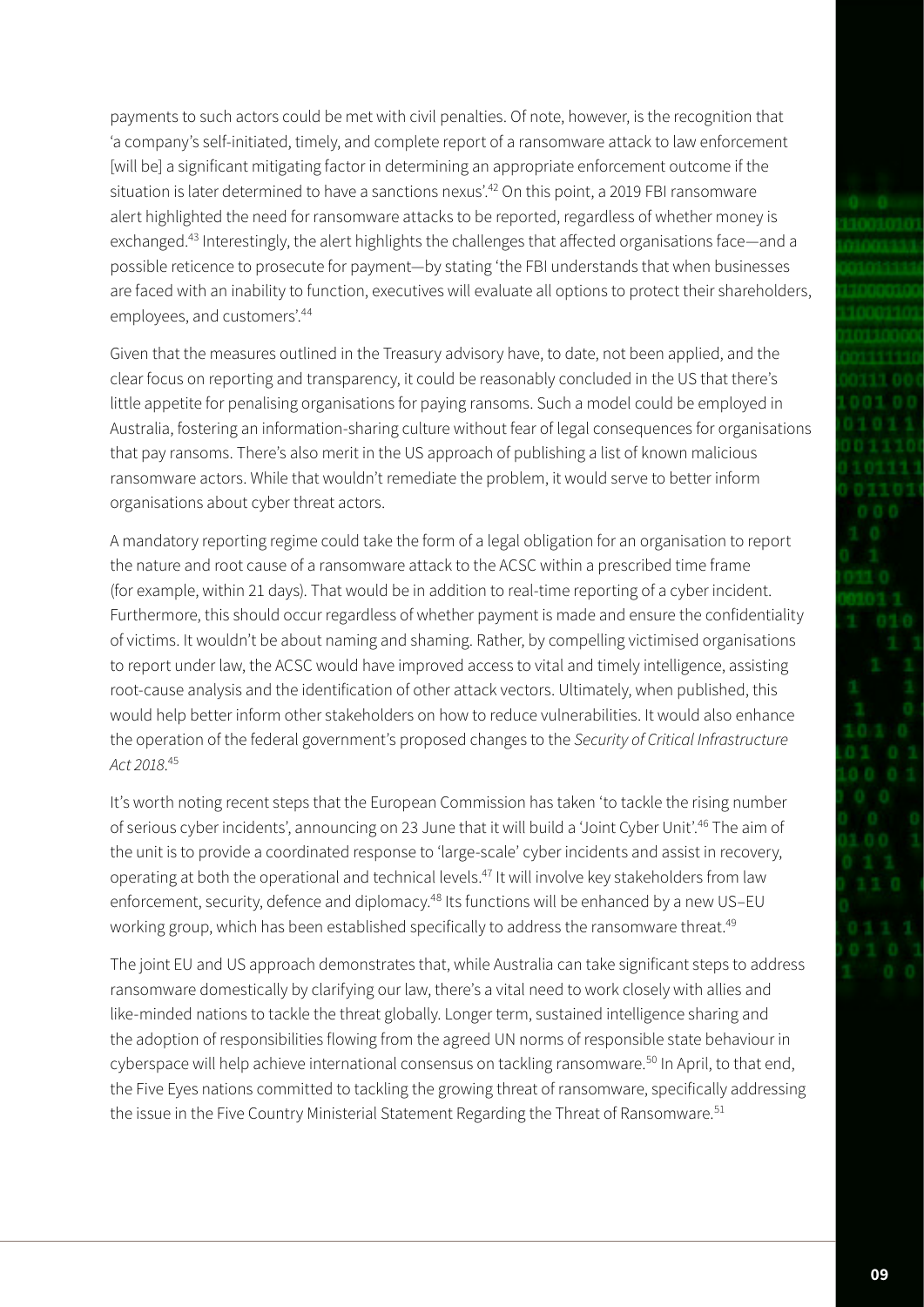#### <span id="page-11-0"></span>**What about cyber insurance?**

While still relatively immature, Australia's cyber insurance market has expanded. Cyber insurance policies can be expensive, given the nature of the threat, and broad in scope, covering recovery, replacement and regulatory costs associated with a ransomware attack. Of concern, however, are policies that cover ransom costs, which could serve to encourage attacks targeted at insured entities.<sup>52</sup> There are also concerns that ransomware criminals might access systems in search of insurance certificates and then demand ransom payment of the specific amount covered by an insurer.53 While there is a role for cyber insurance to play as part of an organisation's holistic cyber security strategy, it is not a silver bullet, and it can have unintended consequences. As noted above, a key risk is the targeting of insured organisations by threat actors. There is also the potential for organisations with cyber insurance to be lax in their approach to managing cyber security. As noted in the Harvard Business Review:"Insurance is important, but it's likely to take a back seat to the broader cyber security discussion...Insurance helps you recover from a situation, filling in the gaps when problems occur that you can't prevent, but attempts to prevent problems are still crucial".

## **Where do we go from here?**

To better protect Australians and their businesses against ransomware, we believe that the three key words are transparency, education and incentivisation.

#### **Increased transparency is vital**

As it stands, there's a dearth of official public data relating to ransomware attacks in Australia. For example, and as noted above, in the 2019–20 financial year the ACSC reported an increase in the number of domestic ransomware attacks, but no specific metrics were released.<sup>54</sup> This is in stark contrast to the US, which has a much more transparent reporting system. The FBI publicly reported that it recorded 2,474 ransomware incidents in 2020, amounting to US\$29.1 million in economic loss<sup>55</sup> (and that's likely to be a significant understatement of the overall incidence of ransomware attacks because reporting is voluntary).

While it's understandable that the specifics of attacks and victims aren't released into the public domain, if more insight were provided into the prevalence and root causes of ransomware crimes in Australia there would be greater onus on organisations to harden their systems against attack (especially known vulnerabilities). Furthermore, by building a public narrative on the threat landscape and threat actors, policymakers, organisations and the community more broadly would be better informed about the scale of the attacks. This would have a two-pronged effect—encouraging cybersecurity uplift across the economy and enhancing trust in government, especially in the light of the heightened reporting obligations touted for critical infrastructure entities.<sup>56</sup>

In April this year, the US Department of Justice established a dedicated ransomware taskforce. A memo from Acting Deputy Attorney General John Carlin stated that 2020 had been 'the worst year' in history for ransomware and cyber extortion. He signalled that steps would be taken to deal with the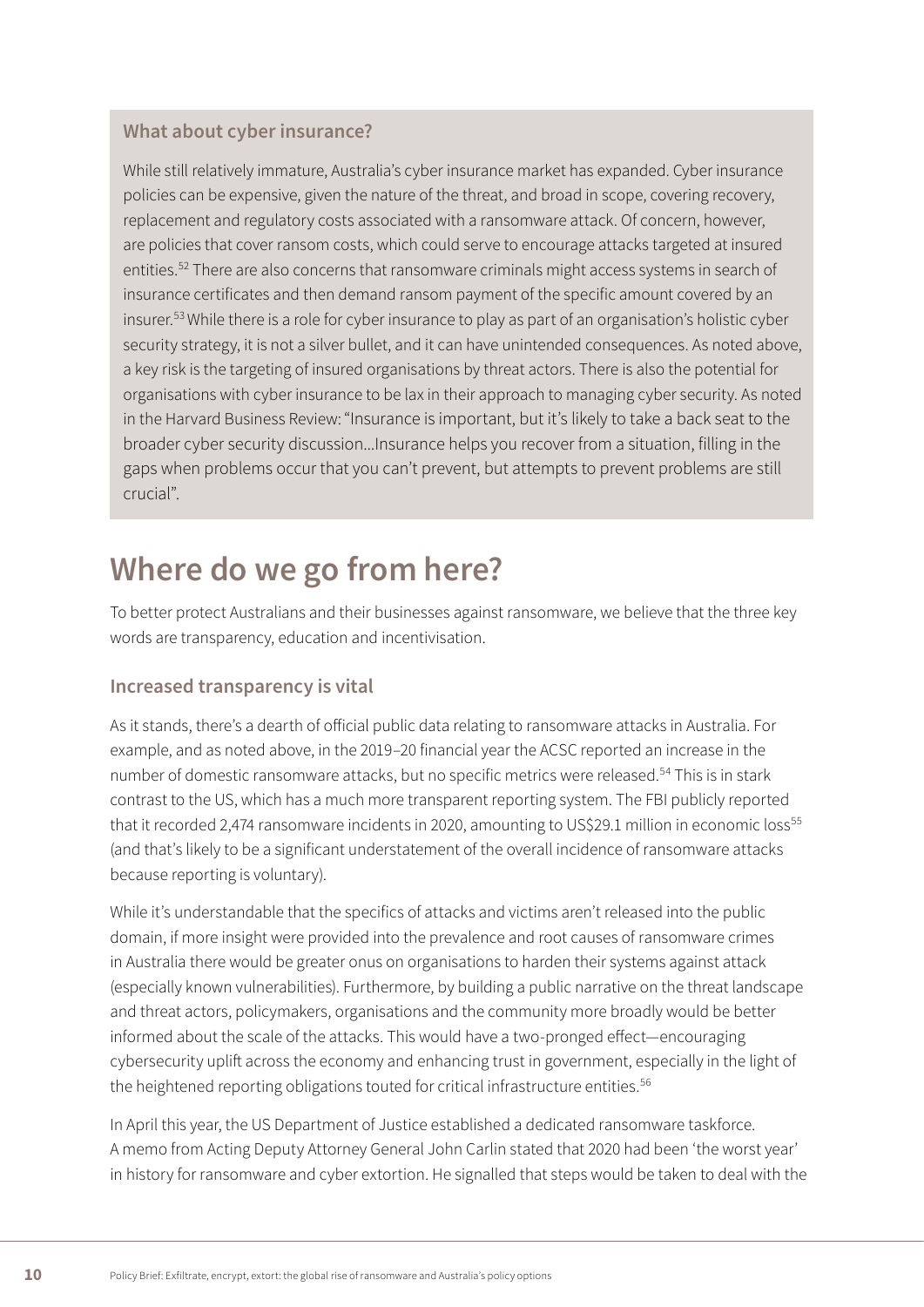<span id="page-12-0"></span>root causes of ransomware, which could include actions ranging from 'takedowns of servers used to spread ransomware to seizures of these criminal enterprises' ill-gotten gains'.<sup>57</sup>

The US Government's Cybersecurity and Infrastructure Security Agency (CISA) also provides regular ransomware alerts and tips to the public,<sup>58</sup> which go into significant detail regarding the latest ransomware attacks, the systemic weaknesses that were exploited to gain access for malware to be deployed and steps organisations can take to mitigate those risks. The CISA played a pivotal role in disseminating real-time information about the Colonial Pipeline ransomware attack in May 2021,<sup>59</sup> which brought the major provider of fuel to the US east coast to a grinding halt.<sup>60</sup> The CISA kept the community and critical infrastructure entities informed during what was arguably the most serious ransomware attack the US has seen, ultimately assisting other organisations to be on guard.<sup>61</sup>

The US approach illustrates how comprehensive and more transparent official reporting of ransom ware attacks could be used to enhance preparedness for an attack and people's understanding of the threat environment. While the ACSC does provide high-level threat intelligence to organisations, there's a requirement for those organisations to register and be accepted into the ACSC Partnership Program. In addition, the alerts and advice are quite technical, which could make them inaccessible to some organisations, especially small and medium-sized enterprises (SMEs). Hence, there's a need to build on the existing regime, with a view to enhancing transparency across the entire economy and community via public alerts and advice when ransomware attacks occur.

#### **Education is necessary to improve knowledge and mitigate risk**

While increased transparency is vital, it's of little use if organisations don't understand what ransomware is, what needs to be done to mitigate risk and haven't implemented appropriate cybersecurity controls. Many ransomware attacks would be avoidable if effective organisational cybersecurity controls were in place and good cyber hygiene was practised. Ransomware is different from most other tools used by criminals in that it can have far-reaching consequences. The threat it poses through its ability to cripple critical infrastructure makes it all the more serious. Hence, there needs to be greater focus on the basics—a concerted education campaign that explains what ransomware is, what it does and how organisations can bolster their defences.

Top of the list must be patching. Patch management is essential for effective cybersecurity and ensures that the security features of software on computers and devices are up to date. All software is prone to technical vulnerabilities and, when a vulnerability is exposed and shared, cybercriminals have a metaphorical front-door key. A 2019 report by the Ponemon Institute on vulnerability responses found that, of the 48% of organisations that had experienced data breaches in the preceding year, 60% reported that the breaches resulted from failure to patch.<sup>62</sup>

And that brings us to people. Amid the barrage of policies and technical guidance, it's often forgotten that the route to a cyber breach is surprisingly simple. In most cases, it comes down to a number: 1. That's the number of people a cybercriminal needs to trick to gain access to a system.

Phishing emails containing malicious links are common lures used to deploy ransomware. The FBI reported 241,342 phishing complaints in 2020 and estimated that phishing cost more than US\$54 million.<sup>63</sup> Therefore, training employees to be better prepared to identify suspicious emails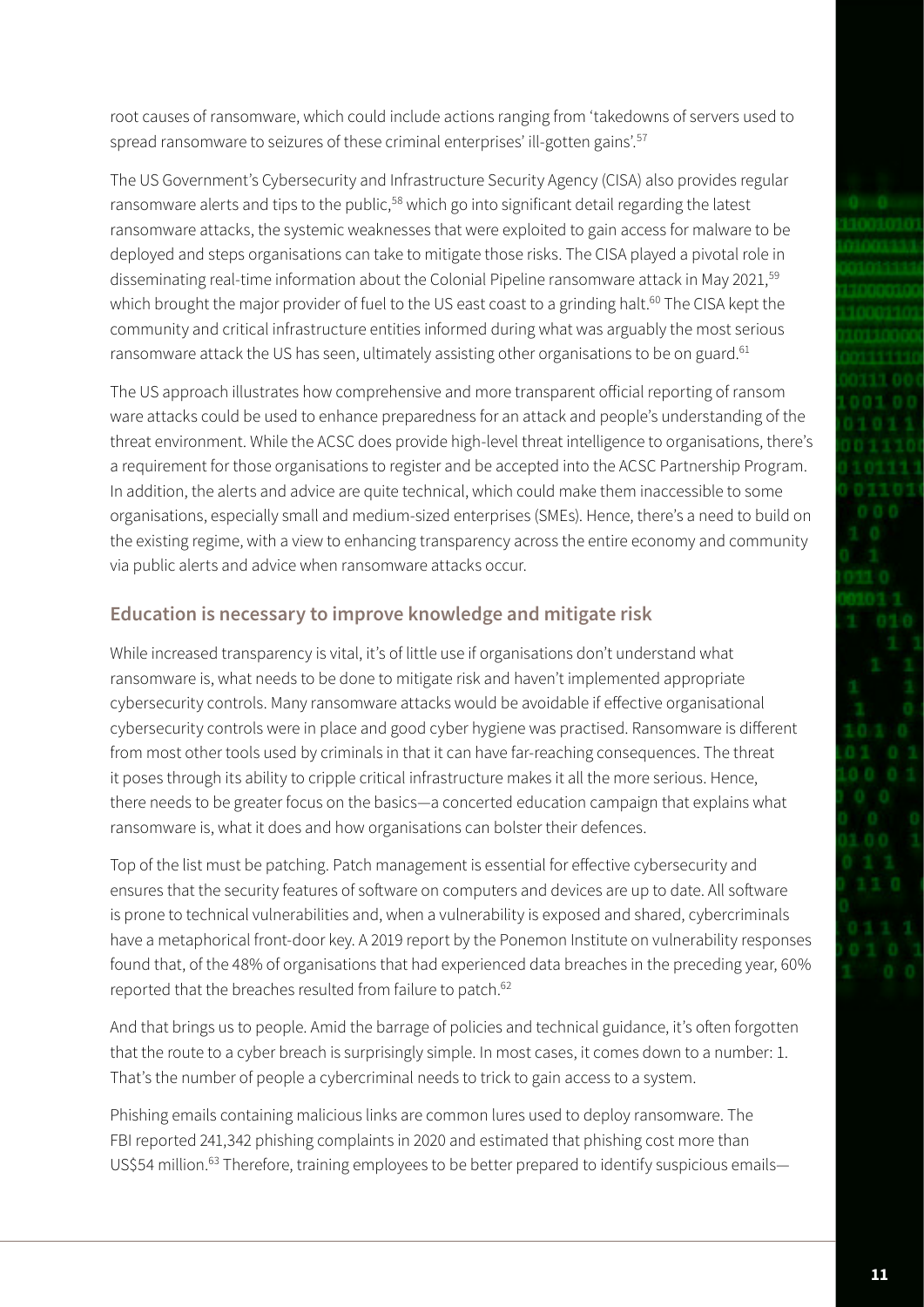<span id="page-13-0"></span>and not to click on them—is essential. For large, well-resourced organisations, investing in threat hunting is the key.<sup>64</sup> In many cases, the attacker has been inside the victim's network for a significant period, watching and preparing the environment for an attack. An investment in threat hunting means that network anomalies can be more easily recognised and more swiftly contained. It could prove critical in detecting whether a cybercriminal is planning and plotting within a network.

It's the responsibility of all executives, business leaders and boards to be aware of and effectively manage cybersecurity risks, to ensure that appropriate measures are in place and to foster a culture in which cybersecurity really does matter. If cybersecurity matters to a chair and board, that will trickle down and become a priority for the whole organisation. To that end, it's also timely to note that Australian directors increasingly bear personal exposure to cyber risk liability, which may be heightened under the proposed changes to the critical infrastructure regime.

#### **Incentivisation is needed to achieve real cybersecurity uplift**

Good cyber hygiene is central to mitigating a ransomware attack, but cybersecurity uplift costs money—a cost that's borne without immediately 'tangible' results for organisations. This is especially pertinent for SMEs, which generally don't have the same level of resourcing to prioritise cybersecurity. Hence, incentivisation has a key role to play if cyber resilience is to be applied across all levels of the economy.

A clear example of where existing mechanisms could be used to incentivise cyber uplift is via full expensing, previously known as instant asset write-offs. The temporary full expensing scheme, which was extended in the 2021–22 federal Budget, allows organisations with an annual turnover of less than \$5 billion to immediately write off the business portion of the cost of eligible new assets they first use or install by 30 June 2023, with no cap on the value of new assets that can be claimed (but there may be certain cost limits on particular assets).<sup>65</sup> Put simply, this means organisations can make full or significant deductions for eligible purchases up front, rather than over a period of several years via depreciation. While this doesn't remove the need for initial outlays, the scheme does offer significant taxation benefits. There's clear scope for the federal government to provide clear information via the Australian Taxation Office about what cybersecurity asset purchases are covered under the scheme. As it stands, cybersecurity assets aren't clearly defined, and only bespoke in-house software is covered.<sup>66</sup> If the scheme were broadened to include off-the-shelf products and subscription services (such as cloud services), it would support scalable and more rapid uplift. This relatively simple incentivisation solution, which should be promoted, would have a two-pronged effect, simultaneously easing financial imposts on organisations while also hardening cybersecurity resilience across a greater cross-section of the economy.

Another option is to leverage the power of federal government procurement to drive organisational cybersecurity uplift by mandating minimum cybersecurity standards for organisations feeding into the government supply chain. This has the potential to be transformative, given the government's huge procurement spend (81,174 contracts with a combined value of \$53.9 billion were published on AusTender in 2019–20).<sup>67</sup> Despite that massive spend, cybersecurity is mentioned only once in the Commonwealth Procurement Rules,<sup>68</sup> which recommend that cybersecurity risk be considered along with other risks and be evaluated in accordance with the government's *Protective Security*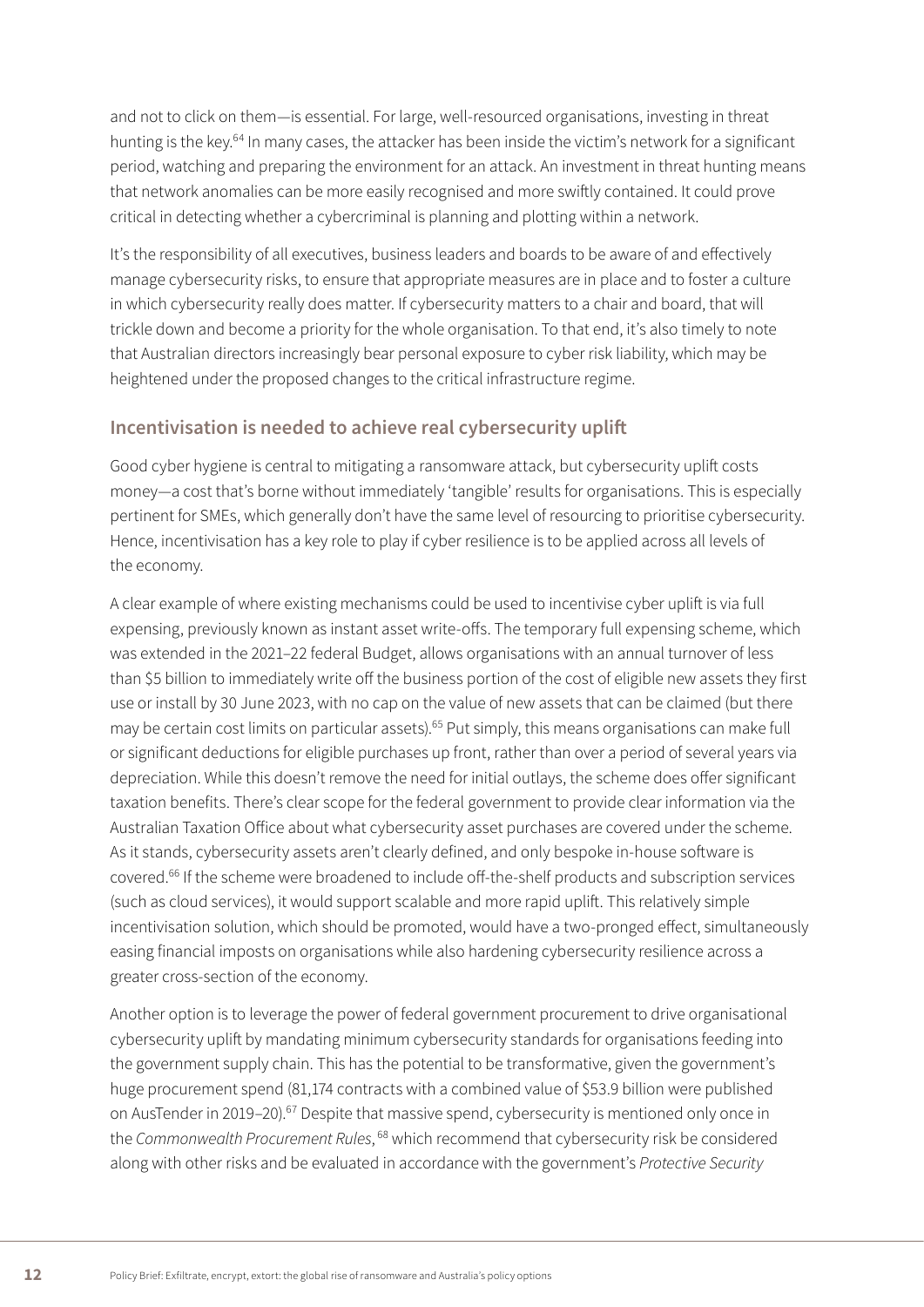*Policy Framework*. 69 Cybersecurity needs to play a more prominent role in government procurement practices, not be viewed as an afterthought or secondary consideration. The important role government procurement could play in cyber uplift was highlighted by Rajiv Shah in his 2020 report Working smarter, not harder.<sup>70</sup> Shah observed that the government:

… has an opportunity to leverage its market power to provide for broader benefits to the Australian economy and society … Setting security standards expected from its suppliers may help to lift standards across the board. Companies will be incentivised to lift their standards in order to qualify to do business with the government, and it will often be easier for them to apply those standards across their whole enterprises rather than just for their government contracts.<sup>71</sup>

A cybersecurity uplift grant or subsidy scheme could be considered, in the vein of a program such as the Skilling Australia's Defence Industry Grants Program.<sup>72</sup> That program provides grants to SMEs with fewer than 200 employees over three years, assisting the development of defence sector skills and human resources practices and training plans. The program provides SMEs that service, or intend to service, the defence industry with the capacity and skills required to operate in that supply chain. A similar program could be introduced for organisations that feed into the whole-of-government supply chain to uplift cybersecurity resilience via both training and physical upgrades.

Another option could be to expand and extend the remit of the Cyber Security Business Connect and Protect Program beyond assistance and advice to also include financial aid to lift SME cybersecurity. As it stands, the program (which is currently closed), provides funding to 'trusted organisations' to raise awareness of cybersecurity risks to SMEs, promote action to address those risks and support and lift the cyber capability of SMEs. However, the scheme doesn't provide funding to assist SMEs in the physical implementation of cybersecurity uplift.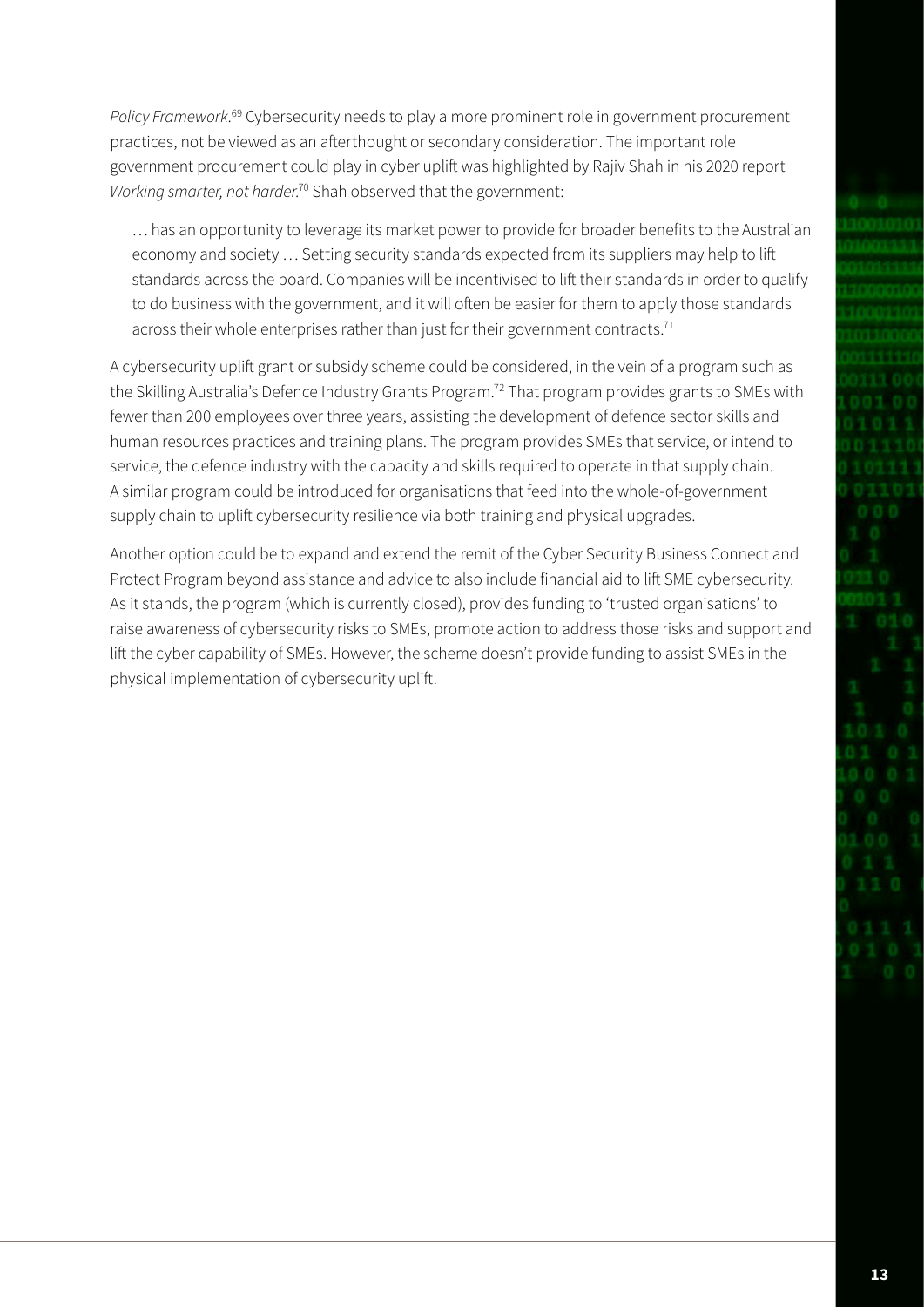## <span id="page-15-0"></span>**Policy recommendations**

We make eight policy recommendations under the following themes.

#### **Legal clarity**

- 1. The Australian Government shouldn't criminalise the payment of ransoms. Instead, a mandatory reporting regime should be adopted, fostering an information-sharing culture without fear of legal repercussions.
- 2. A dedicated cross-departmental ransomware taskforce, including state and territory representatives, should be established to share threat intelligence and develop federal-level policy proposals to tackle ransomware nationally.

#### **Greater transparency**

- 3. The ACSC's existing official alert system should be expanded to include the real-time distribution of publicly available alerts and clear, actionable advice when ransomware attacks are reported. The alerts and advice should be updated as required.
- 4. The non-punitive mandatory reporting regime should require organisations to report ransomware incidents and known root causes to the ACSC within 21 days. The information would then be de-identified and distributed publicly.
- 5. The ACSC should publish a list of ransomware threat actors and aliases, giving details of their *modus operandi* and key target sectors, along with suggested mitigation methods.

#### **Low-hanging fruit: incentivisation and education**

- 6. The federal government should implement practical incentivisation measures to drive cybersecurity uplift across the economy via temporary full expensing and changes to procurement practices and grant or subsidy programs.
- 7. The government should deliver a concerted nationwide public ransomware education campaign, led by the ACSC, across all media. The campaign should highlight the key causes of ransomware vulnerability and how organisations can bolster their security, and it should draw in external expertise where necessary.
- 8. A business-focussed multi-media public education campaign, led by the ACSC, should be launched to educate organisations of all sizes and their people about basic cybersecurity and cyber hygiene. It should focus on the key areas of patching, multifactor authentication, legacy technology and human error.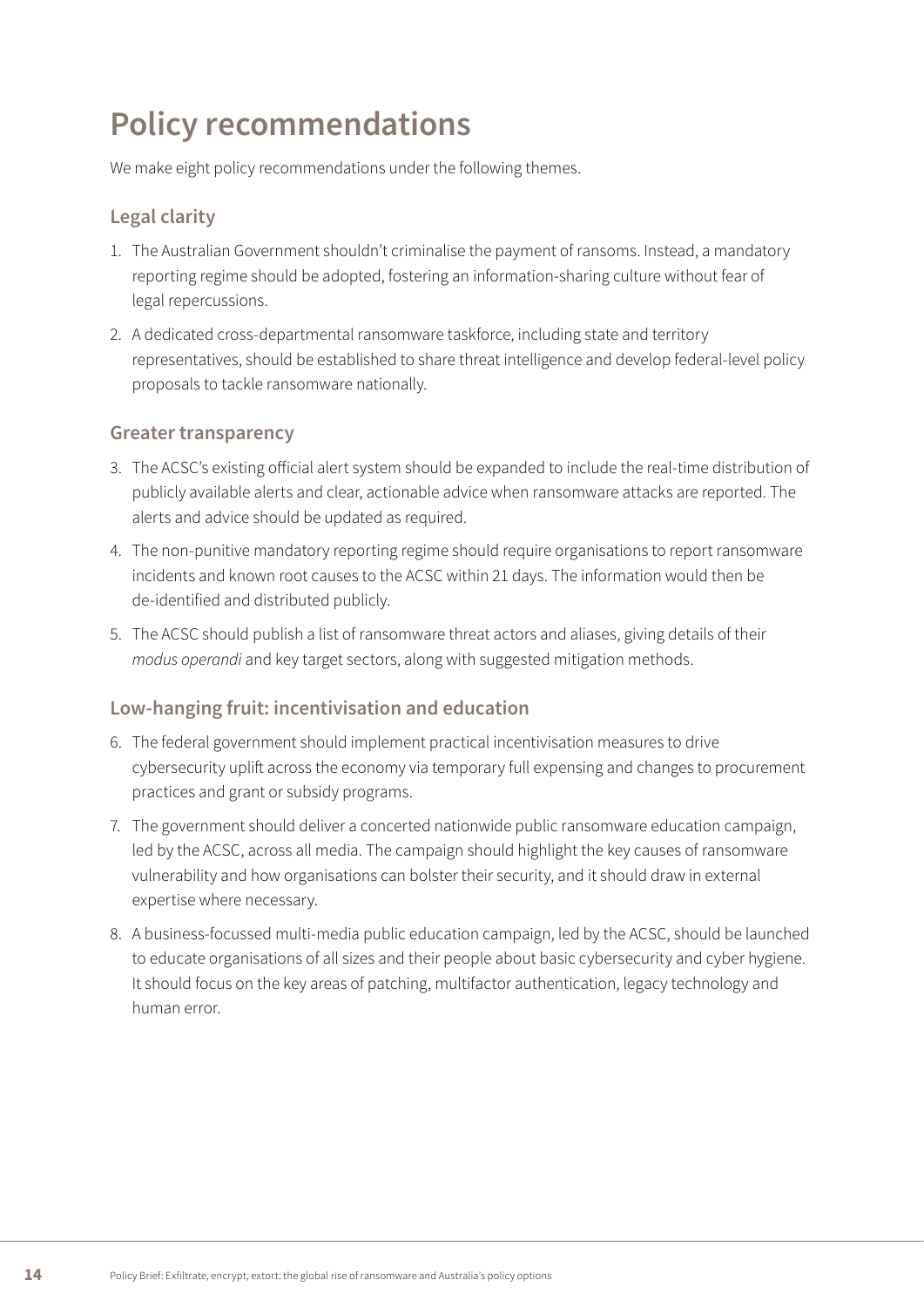# <span id="page-16-0"></span>**Conclusion**

Ransomware isn't an abstract possibility. In Australia, the threat's right here, right now and isn't going away. Unless a concerted effort is made to mitigate the risk, the problem could continue to get worse.

There's a key role for the Australian Government to play in leading the way, but tackling ransomware is a shared responsibility. While there's no doubt that organisations must take responsibility for ensuring that their cybersecurity posture is up to scratch, there are practical and easily implementable steps the government can take to provide clarity, guidance and support.

The ongoing ransomware attacks that continue to strike unabated around the world must act as a red flag. And, because we've been warned, we need a plan.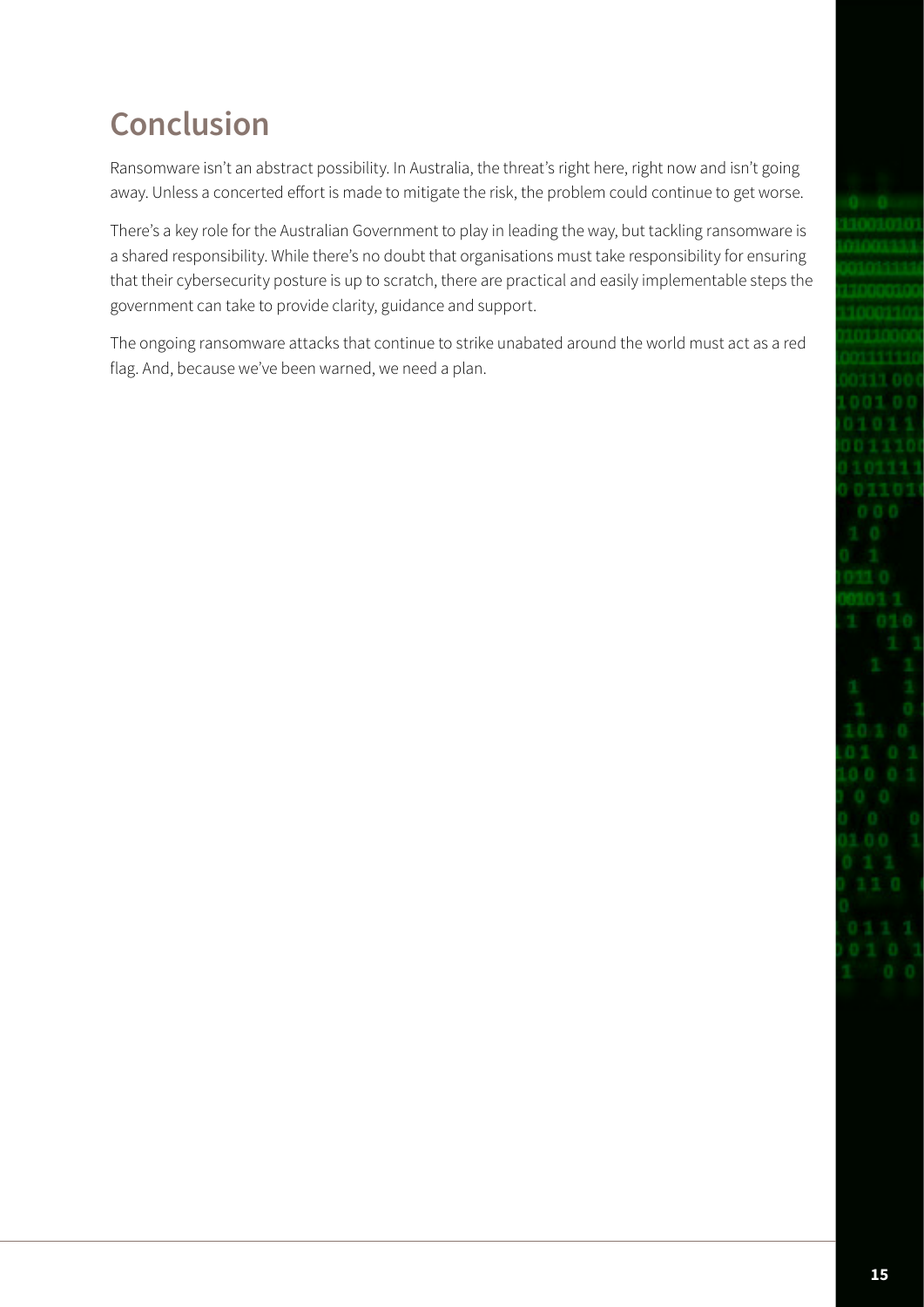## <span id="page-17-0"></span>**Notes**

- 'New McAfee report estimates global cybercrime losses to exceed \$1 trillion', news release, McAfee, 7 December 2020, [online.](https://www.mcafee.com/enterprise/en-us/about/newsroom/press-releases/press-release.html?news_id=6859bd8c-9304-4147-bdab-32b35457e629)
- Australian Signals Directorate (ASD), 'Ransomware', Australian Government, no date, [online.](https://www.cyber.gov.au/ransomware)
- Cryptocurrency is digital currency secured by cryptography and based on blockchain technology. Cyber Security Industry Advisory Committee (CSIAC), *Locked out: tackling Australia's ransomware threat*, Department of Home Affairs, Australian Government, March 2021, 3, [online.](https://www.homeaffairs.gov.au/cyber-security-subsite/files/tackling-ransomware-threat.pdf)
- CSIAC, *Locked out: tackling Australia's ransomware threat*, 3.
- Edvardas Mikalauskas, 'Report: buying your own malware has never been easier', *Cybernews*, 28 April 2020, [online.](https://cybernews.com/security/buying-your-own-malware-has-never-been-easier/)
- Mikalauskas, 'Report: buying your own malware has never been easier'.
- Federal Bureau of Investigation (FBI), *Internet crime report 2020*, US Government, 2020, 14. [online.](https://www.ic3.gov/Media/PDF/AnnualReport/2020_IC3Report.pdf)
- FBI, *Internet crime report 2020*, 14.
- FBI, *Internet crime report 2020*, 14.
- ASD, *Ransomware in Australia*, Australian Government, October 2020, 1, [online](https://www.cyber.gov.au/sites/default/files/2020-10/Ransomware%20in%20Australia%20%28October%202020%29.pdf).
- ASD, *Ransomware in Australia*, 5.
- ASD, *Ransomware in Australia*, 4.
- Natasha Kassam, 'Safety, security and threats to Australia's vital interests'*, Lowy Institute Poll 2021*, Lowy Institute, Sydney, 23 June 2021, [online.](https://poll.lowyinstitute.org/report/2021/%23h2-safety-security-and-threats-australias-vital-interests)
- Dean Blake, 'Toll customer data stolen in its second cyber attack of 2020', *Inside Retail*, 13 May 2020, [online](https://insideretail.com.au/news/toll-customer-data-stolen-in-its-second-cyber-attack-of-2020-202005).
- Casey Tonkin, 'Toll Group data dumped on dark web: 200GB of files stolen by ransomware group', *Information Age*, 21 May 2020, [online.](https://ia.acs.org.au/article/2020/toll-group-data-dumped-on-dark-web.html)
- Paul Smith, 'Hacked again: Toll Group systems hit by fresh ransomware attack', *Australian Financial Review*, 5 May 2020, [online.](https://www.afr.com/technology/hacked-again-toll-group-systems-hit-by-fresh-ransomware-attack-20200505-p54q19)
- CSIAC, *Locked out: tackling Australia's ransomware threat*, 10.
- Jessica Clifford, 'BlueScope Steel hit by cyber attack causing worldwide system shutdown of operations', *ABC News*, 15 May 2020, [online.](https://www.abc.net.au/news/2020-05-15/bluescope-steel-cyber-attack-shut-down-kembla-ransomware/12251316)
- Joshua Becker, 'Cyber attack halts Lion production of milk and beer', *ABC News*, 11 June 2020, [online.](https://www.abc.net.au/news/rural/2020-06-11/lion-dairy-drinks-cyber-attack/12343666)
- Ben Grubb, 'Hackers post evidence they have beer giant Lion's confidential files', *Sydney Morning Herald*, 19 June 2020, [online.](https://www.smh.com.au/technology/hackers-post-evidence-they-have-beer-giant-lion-s-confidential-files-20200619-p5548s.html)
- 'Who we are', Law in Order, 2021, [online.](https://www.lawinorder.com.au/about-us/our-company)
- Ronald Mizen, 'Hackers threaten to publish data from attack on legal services firm', *Australian Financial Review*, 24 November 2020, [online.](https://www.afr.com/companies/professional-services/legal-services-firm-hit-by-ransomware-attack-20201124-p56hht)
- Ry Crozier, 'Nine Entertainment warns ransomware recovery "will take time"', *IT News*, 29 March 2021, [online](https://www.itnews.com.au/news/nine-entertainment-warns-ransomware-recovery-will-take-time-562755).
- Sophie Elsworth, 'Nine Entertainment's cyber attack woes continue to disrupt the media giant', *The Australian*, 5 April 2021, [online.](https://www.theaustralian.com.au/business/media/nine-entertainments-cyber-attack-woes-continue-to-disrupt-the-media-giant/news-story/3a457563cc8a73291063f06f47e7cf31)
- Melissa Cunningham, 'Staff unable to access patient files after Eastern Health cyber attack', *The Age*, 29 March 2021, [online](https://www.theage.com.au/national/victoria/staff-unable-to-access-patient-files-after-eastern-health-cyber-attack-20210329-p57eyj.html).
- Rory Callinan, 'UnitingCare cyber attack claimed by notorious ransom gang REvil/Sodin', *ABC News*, 6 May 2021, [online](https://www.abc.net.au/news/2021-05-06/qld-uniting-care-hack-revil-revealed/100118590).
- 'FBI investigating JBS cyber attack that disrupted Australian meat and livestock industry', *ABC News*, 2 June 2021, [online.](https://www.abc.net.au/news/2021-06-02/fbi-investigating-jbs-meatworks-ransomwear-cyber-attack/100183376)
- Ry Crozier, 'JBS Foods pays \$14m to ransomware attackers', *IT News*, 10 June 2021, [online](https://www.itnews.com.au/news/jbs-foods-pays-14m-to-ransomware-attackers-565748).
- Jack Brewster, 'US recoups "millions" in cryptocurrency ransom paid to Colonial Pipeline hackers', *Forbes*, 7 June 2021, [online](https://www.forbes.com/sites/jackbrewster/2021/06/07/us-reportedly-recoups-millions-in-cryptocurrency-ransom-paid-to-colonial-pipeline-hackers/?sh=3c45bcdc57d2).
- Department of the Treasury, *The American Families Plan tax compliance agenda,* US Government, May 2021, 21, [online.](https://home.treasury.gov/system/files/136/The-American-Families-Plan-Tax-Compliance-Agenda.pdf)
- MintDice, 'KYC and AML: how it applies to bitcoin in the USA', *Medium*, 29 November 2020, [online.](https://medium.com/bitcoin-news-today-gambling-news/kyc-and-aml-how-it-applies-to-bitcoin-in-the-usa-9260de8dd1c0)
- AUSTRAC, 'New Australian laws to regulate cryptocurrency providers', news release, Australian Government, 11 April 2018, [online](https://www.austrac.gov.au/new-australian-laws-regulate-cryptocurrency-providers).
- AUSTRAC, 'New Australian laws to regulate cryptocurrency providers'.
- ASD, *Ransomware in Australia*.
- Sections 400.3–400.8, *Criminal Code Act 1995* (Cwlth).
- Section 400.9, *Criminal Code Act 1995* (Cwlth).
- Part 5: 27–28, *Charter of the United Nations Act 1945* (Cwlth).
- UN, *UN Security Council Consolidated List*, [online.](https://scsanctions.un.org/consolidated)
- Section 10.2, *Criminal Code Act 1995* (Cwlth).
- FBI, *Internet crime report 2020*, 3.
- Department of the Treasury, 'Advisory on potential sanctions risks for facilitating ransomware payments'*,* US Government, 1 October 2020, 1, [online](https://home.treasury.gov/system/files/126/ofac_ransomware_advisory_10012020_1.pdf).
- Department of the Treasury, 'Advisory on potential sanctions risks for facilitating ransomware payments'*,* 4.
- FBI, 'High-impact ransomware attacks threaten US businesses and organizations', alert no. I-100219-PSA, US Government, 2 October 2019, [online](https://www.ic3.gov/Media/Y2019/PSA191002).
- FBI, 'High-impact ransomware attacks threaten US businesses and organizations'.
- Department of Home Affairs (DHA), 'Protecting critical infrastructure and systems of national significance: Security Legislation Amendment (Critical Infrastructure) Bill 2020', Australian Government, 2020, [online.](https://www.homeaffairs.gov.au/reports-and-publications/submissions-and-discussion-papers/protecting-critical-infrastructure-systems)
- European Commission (EC), 'EU Cybersecurity: Commission proposes a Joint Cyber Unit to step up response to large-scale security incidents', press release, 23 June 2021, [online.](https://ec.europa.eu/commission/presscorner/detail/en/IP_21_3088)
- EC, 'EU Cybersecurity: Commission proposes a Joint Cyber Unit to step up response to large-scale security incidents'.
- EC, 'Factsheet Joint Cyber Unit', 23 June 2021, [online.](https://digital-strategy.ec.europa.eu/en/library/factsheet-joint-cyber-unit)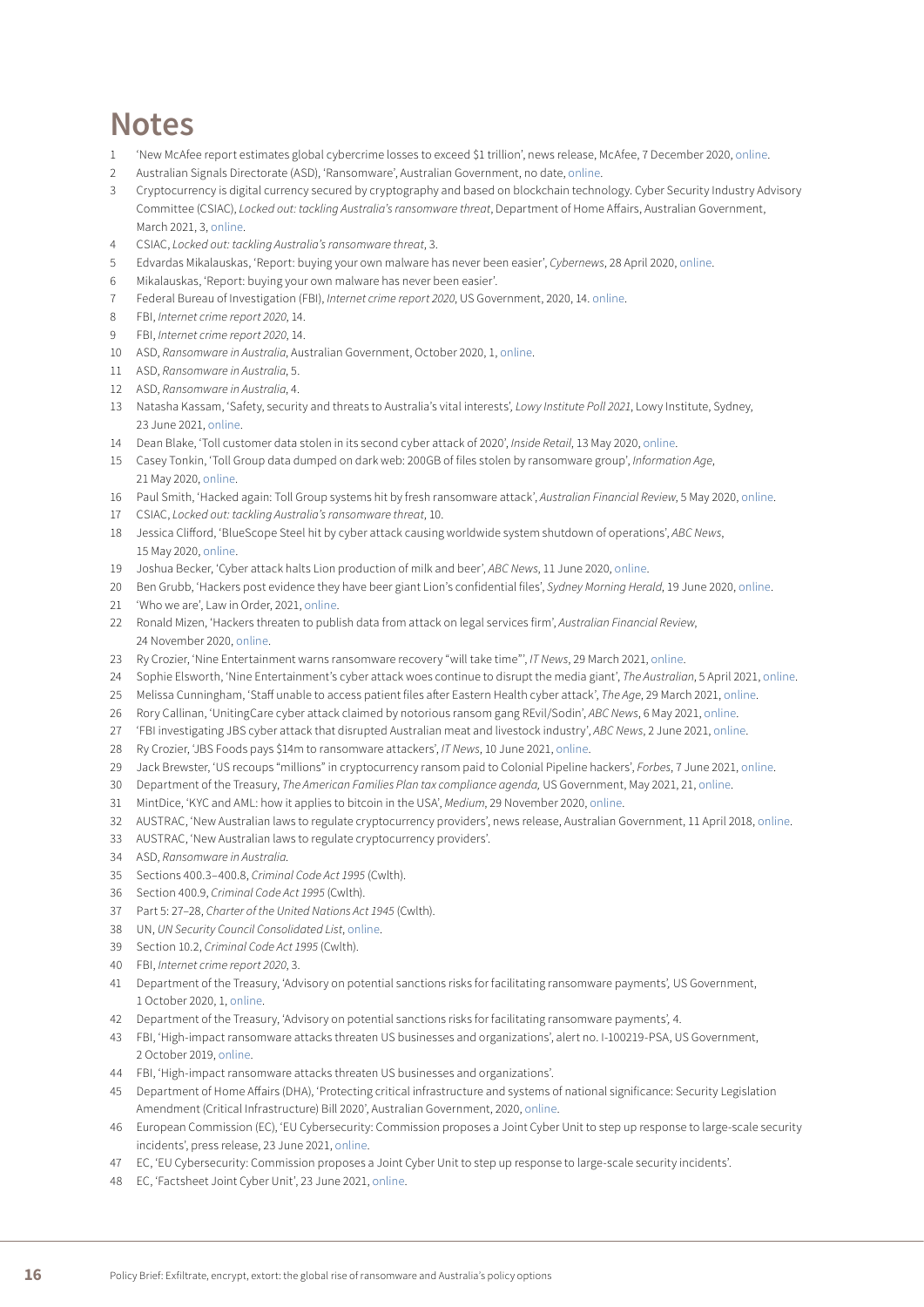- <span id="page-18-0"></span>Laurens Cerulus, Clothilde Goujard, 'EU, US launch initiative against ransomware', *Politico*, 22 June 2021, [online.](https://www.politico.eu/article/eu-us-launch-ransomware-cooperation-group/)
- https://www.aspi.org.au/cybernorms; https://ad-aspi.s3-ap-southeast-2.amazonaws.com/2020-09/cybernorms\_ENGLISH.mp4
- 'Five Country Ministerial Statement Regarding the Threat of Ransomware', 7–8 April 2021, [online](https://www.beehive.govt.nz/sites/default/files/2021-04/Five%20Country%20Ministerial%20Statement%20Regarding%20the%20Threat%20of%20Ransomware.pdf).
- CSIAC, *Locked out: tackling Australia's ransomware threat*, 9.
- Alicia Hope, 'Cyber insurance firm suffers sophisticated ransomware cyber attack; data obtained may help hackers better target firm's customers', *CPO Magazine*, 5 April 2021, [online.](https://www.cpomagazine.com/cyber-security/cyber-insurance-firm-suffers-sophisticated-ransomware-cyber-attack-data-obtained-may-help-hackers-better-target-firms-customers/)
- ASD, *Ransomware in Australia*, 1.
- FBI, *Internet crime report 2020*, 3.
- DHA, 'Protecting critical infrastructure and systems of national significance: Security Legislation Amendment (Critical Infrastructure) Bill 2020'.
- Charlie Osborne, 'New US Justice Department team aims to disrupt ransomware operations', *ZDNet*, 22 April 2021, [online](https://www.zdnet.com/article/new-us-justice-department-team-aims-to-disrupt-ransomware-operations/).
- Cybersecurity & Infrastructure Security Agency (CISA), 'Ransomware alerts and tips', US Government, 2021, [online](https://www.cisa.gov/ransomware-alerts-and-tips).
- CISA, 'DarkSide ransomware: best practices for preventing business disruption from ransomware attacks', alert AA21-131a, US Government, 11 May 2021, [online](https://us-cert.cisa.gov/ncas/alerts/aa21-131a).
- Mary-Ann Russon, 'US fuel pipeline hackers "didn't mean to create problems"', *BBC News*, 10 May 2021, [online](https://www.bbc.com/news/business-57050690).
- 'Government races to secure critical infrastructure in wake of Colonial Pipeline ransomware attack', National Law Review, 3 July 2021, [online](https://www.natlawreview.com/article/government-races-to-secure-critical-infrastructure-wake-colonial-pipeline-ransomware).
- Ponemon Institute LLC, *Costs and consequences of gaps in vulnerability response*, ServiceNow, no date, [online](https://www.servicenow.com/content/dam/servicenow-assets/public/en-us/doc-type/resource-center/analyst-report/ponemon-state-of-vulnerability-response.pdf), P5.
- FBI, *Internet crime report 2020*, 3.
- CrowdStrike, *2021 global threat report*, 2021, 50, [online.](https://go.crowdstrike.com/rs/281-OBQ-266/images/Report2021GTR.pdf)
- Michael Janda, 'Federal budget leaves business owners smiling as instant investment tax breaks extended', *ABC News*, 13 May 2021, [online.](https://www.abc.net.au/news/2021-05-11/federal-budget-2021-business/13339004)
- Australian Taxation Office, 'In-house software', Australian Government, 23 April 2019, [online.](https://www.ato.gov.au/Business/Depreciation-and-capital-expenses-and-allowances/In-detail/Depreciating-assets/In-house-software/)
- Department of Finance, 'Procurement', Australian Government, no date, [online](https://www.finance.gov.au/government/procurement).
- Department of Finance, *Commonwealth Procurement Rules*, Australian Government, 14 December 2020, 20, [online](https://www.finance.gov.au/sites/default/files/2020-12/Commonwealth%20Procurement%20Rules%20-%2014%20December%202020.pdf), P20.
- Attorney-General's Department, 'The Protective Security Policy Framework', Australian Government, no date, [online](https://www.protectivesecurity.gov.au/).
- Rajiv Shah, *Working smarter, not harder: leveraging government procurement to improve cybersecurity and supply chains*, ASPI, Canberra, 18 August 2020, [online.](https://s3-ap-southeast-2.amazonaws.com/ad-aspi/2020-08/Working%20smarter%2C%20not%20harder_0.pdf?VersionId=wWxH_8Bc3QKL1ImODogLHCrn3Uy7aYVg)
- Shah, *Working smarter, not harder: leveraging government procurement to improve cybersecurity and supply chains*.
- 'Current grant opportunity view—GO4147', *GrantConnect*, Australian Government, 4 September 2020, [online](https://www.grants.gov.au/Go/Show?GoUuid=858b7037-f1c2-b1eb-5048-51dd50d3cb1d).

### **Acronyms and abbreviations**

- ACSC Australian Cyber Security Centre
- AML anti-money-laundering
- CISA Cybersecurity and Infrastructure Security Agency (US)
- EU European Union
- FBI Federal Bureau of Investigation (US)
- KYC know your customer
- SMEs small and medium-sized enterprises